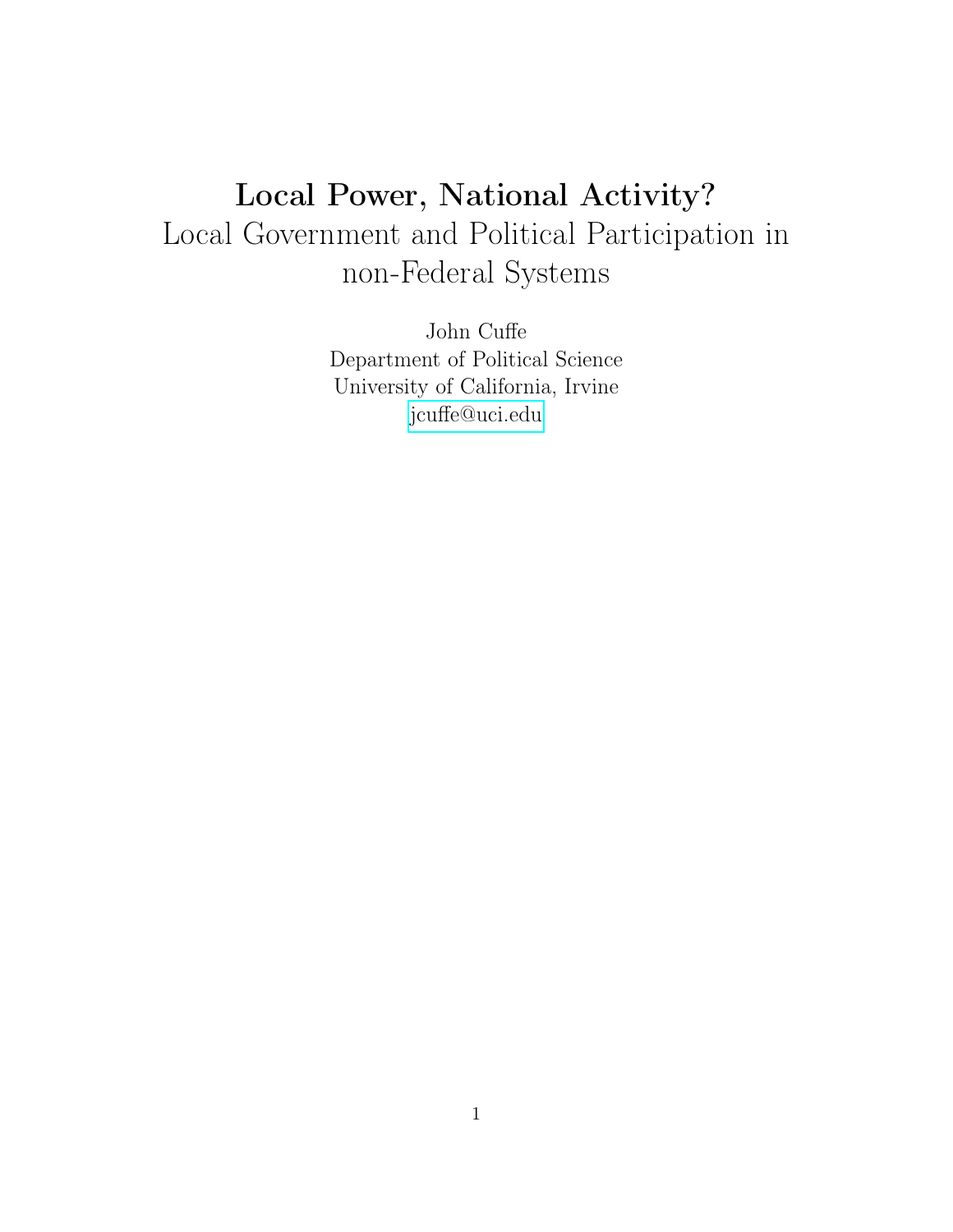## 1 Introduction

How do variations in the power and importance of local or regional government influence the political participation of citizens? Local, participatory democracy has been known to influence how citizens engage in politics since the state since at least Democracy in America [\(De Tocqueville, 2000\)](#page-22-0). More recently, Robert Putnam and his colleagues [\(1994\)](#page-23-0) showed how variation in local governments contributed to different levels of political participation amongst the citizens. However, these findings were born in federal systems, which may limit their usefulness to all states. In a federal system, sub-national, regional or local governments play a larger role in the lives of citizens as compared to unitary states. As such, we should expect to see the increased impact of local governments in federal systems since these systems ensure local governments play a larger role in producing public policy and providing public goods compared to unitary states.

But what about unitary states, where local governments have typically taken a lesser role in the lives of citizens? This paper argues increasing local authority in non-federal systems decreases satisfaction with democracy within that locality but *increases* the likelihood those same citizens participate in the political process. The paper makes this argument by examining public opinion in three European countries, focusing on the difference between expressed support for both the national parliament and the political system as a whole amongst citizens of regions with increased local governmental authority and those in areas with less local authority. I begin by defining some key terms and discussing the literature, then developing and testing a theoretical framework using the European Values Study. [\(EVS, 2011\)](#page-22-1)

For the purposes of this paper, I use the term "non-federal" to refer to any state where local governments have traditionally lacked formalized or fully-independent policy portfolios. I do not argue that local governments are completely absent in these states, but rather that local government only serves as a conduit for national policy with little ability to generate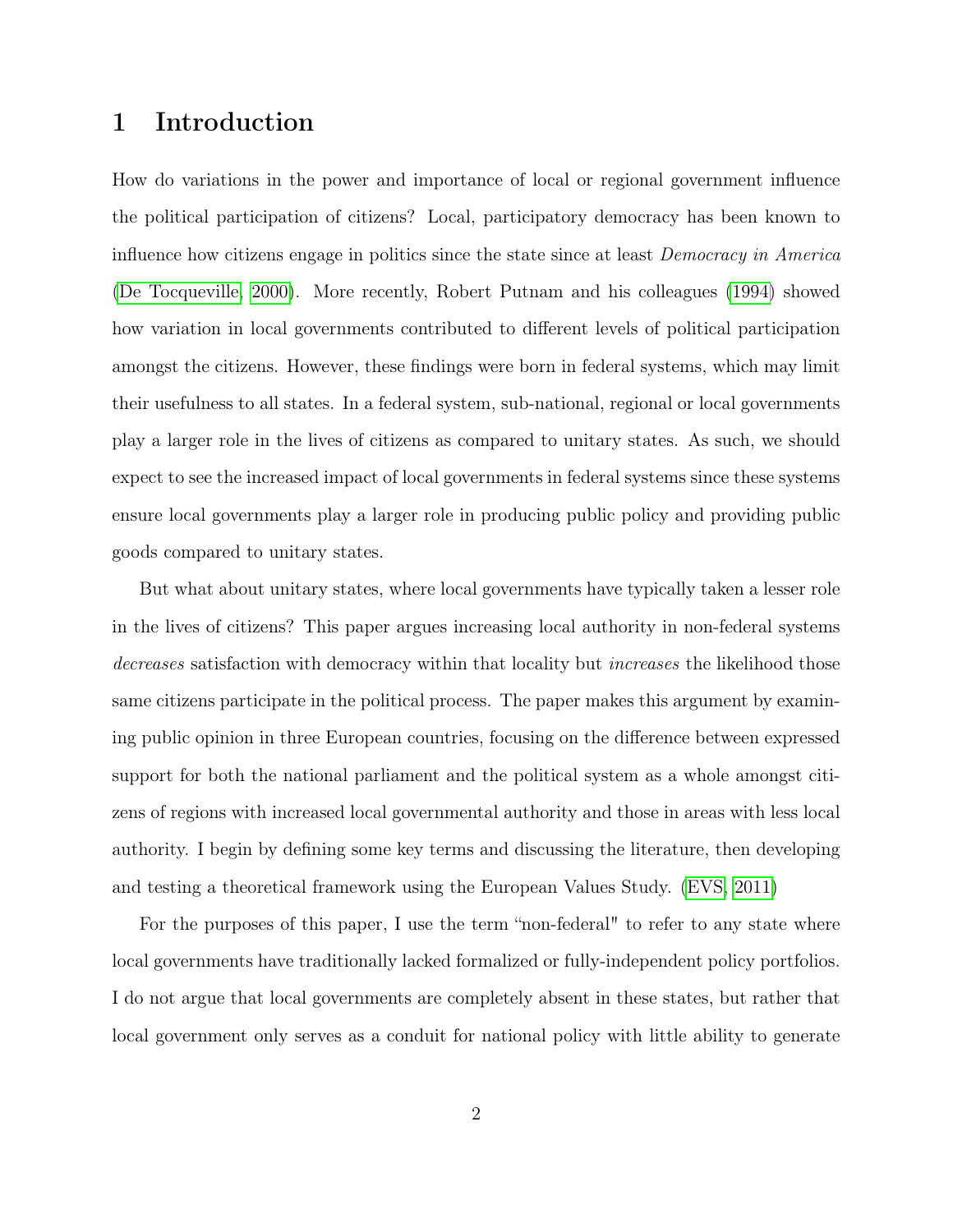policy of their own. In this study, I take a fairly limited view of participation. First, I use an individual's reported satisfaction with democracy as a measure of civic capital, which, while not directly a measure of participation will allow me to examine the differences between particular regions. Secondly I include two indicators of political participation: expressed willingness to vote and an index measuring participation in "non-traditional" political acts. I define region of special local authority as a region in the state that has special levels of local authority afforded to in the legal framework. For example, the Home Nations (other than England) in the UK have been the focus of the "devolution" scheme, increasing local govern-ment's authority in public policy arenas. Often, the regions discussed here<sup>[1](#page-2-0)</sup> are considered "semi-autonomous" regions within their respective states

As discussed above, local and sub-federal governments in non-federal political systems play a reduced role in the lives of citizens, while also being plagued by the same issues (such as low participation) as their counterparts in federal systems. Additionally, given the nature of unitary systems, local governments in these circumstances will also produce little in the way of policy outcomes. Despite these concerns, two key arguments can be made in defense of the study of local governments in non-federal systems. Firstly, although these governments are not a major source of public policy, they are often charged with providing goods and services to local citizens. Secondly, given the increasing decentralization of many democracies leads to larger influence of local governments, the study of local governments in non-federal systems provides a useful baseline from which scholars can evaluate the impact of local governments in other systems.

<span id="page-2-0"></span><sup>1</sup> see Table 2, Section 4.3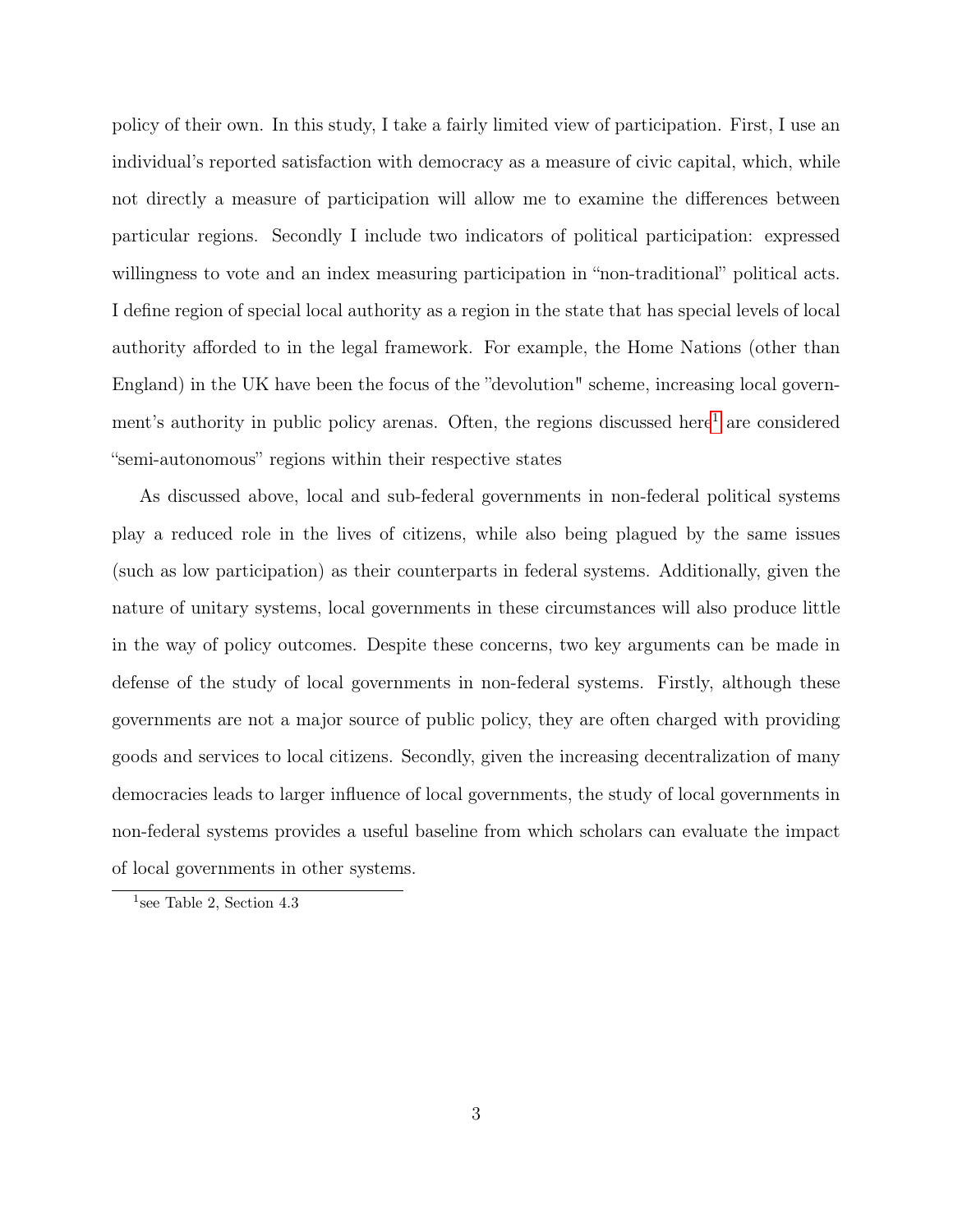## 2 The State of the Debate

This paper speaks to three specific literatures discussing the factors that dictate political participation. One discusses how civic capital contributes to creating "better" citizens who participate more, the second discusses how institutional arrangements impact individual political participation, and finally a third discusses how the political culture in a state may determine the actions of the citizenry.

The first approach discusses individual civic capital as an outcome of particular elements of the society. Robert Putnam may represent the prime proponent of social capital. He argues that one of the major problems for democracies emerges when their citizens loose connections both to the state [\(Putnam et al., 1994\)](#page-23-0) or to one another [\(Putnam, 2001\)](#page-23-1), however he is not alone. Gary Marks and his colleagues [\(2008\)](#page-23-2) argue that the allocation of of authority (ie an institution) gains or loses significance partially depending on the sense of community within the jurisdiction. They argue that a sense of local or ethnic community should enhance the likelihood of stronger local institutions, whereas a stronger sense of national identity enhances the probability a state takes a unitary form. Font and Galais [\(2011\)](#page-22-2) find that civil society, and social capital more broadly, are the most important factors for the development of participation in local government. These findings have even encouraged policy makers to consider local government, as Wilson [\(1999\)](#page-23-3) who discusses how the Blair government in Great Britain sought to enhance public participation through many tools, primary among them being enhancing the role of local government.<sup>[2](#page-3-0)</sup>

Some may argue, however, that Putnam's conception of social capital, and its effects, does not adequately discuss the impact of particular institutions. [\(Lowndes and Wilson,](#page-23-4) [2001\)](#page-23-4) Devas and Delay [\(2006\)](#page-22-3) argue increased opportunities for political participation are a main cause behind the growth of local governments as opposed to civil society. Other

<span id="page-3-0"></span><sup>&</sup>lt;sup>2</sup>It should be noted Wilson did not have an entirely positive view of this outcome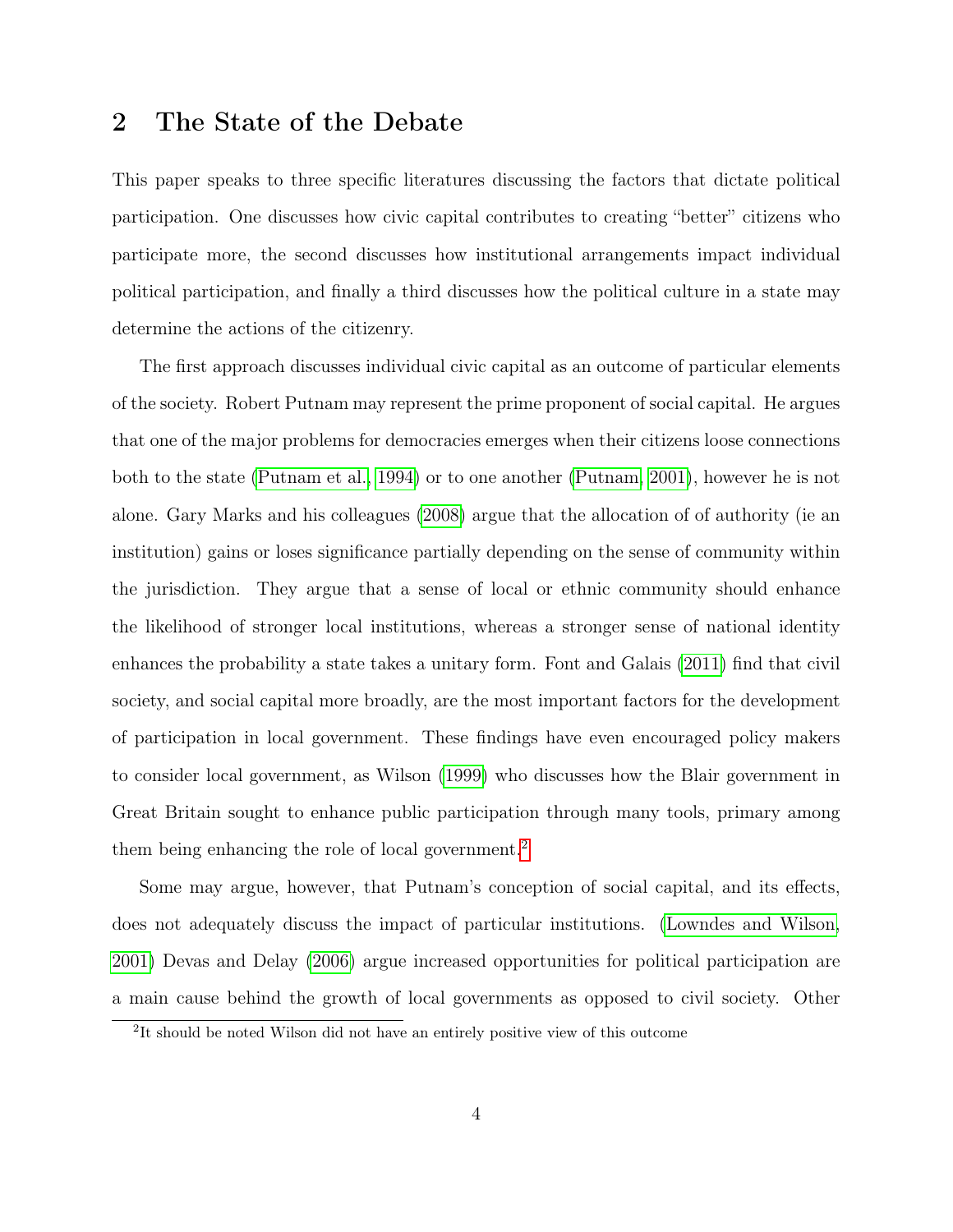scholars point out the electoral system in a state [\(Jackman, 1987;](#page-23-5) [Powell Jr, 1986\)](#page-23-6) may increase or decrease the citizenry's levels of engagement, however exactly which institutional arrangement is most successful is a focus of debate. [\(Blais, 2006\)](#page-22-4) Other institutional variables often discussed as prime components of participation include gender quotas [\(Gray and Caul,](#page-22-5) [2000\)](#page-22-5), the number and relative strength of houses in the legislature, [\(Blais, 2006\)](#page-22-4) and the rules regarding voter registration.[\(Jackman, 1987\)](#page-23-5)

Yet another group of scholars argue that cultural or individual factors play the largest impact on participation. Verba, Schlozman and Brady [\(1995\)](#page-23-7) argue mobilization (specifically resources and engagement) into politics plays a major role in determining individual participation, Booth and Seligson [\(2009\)](#page-22-6) argue the individual's perception of regime legitimacy plays a major role, with both those most supportive of and most opposed to the current regime most likely to participate. Inglehart, [\(1990\)](#page-22-7) argues that the change in culture between generations leads individuals to participate in different forms of political activity than in previous generations. Mobilization of citizens in particular has been shown to play a major role in political participation, and Krishna, [\(2002\)](#page-23-8) demonstrates the impact of mobilizing factors to be multiplicative with levels of social capital.

# 3 My Approach

In this paper I focus on the second of these arguments: how institutional arrangements impact political participation. In particular, I seek to examine the impact of local government on political participation. I expect local government to increase individual levels of political participation, but not necessarily increase individual's efficacy for the political system as a whole. While some may argue increased power at the local level will encourage a sense of pride amongst the local populace, especially if the local government is effective, [\(Putnam](#page-23-0) [et al., 1994\)](#page-23-0) I argue individuals will not necessarily make the connection between their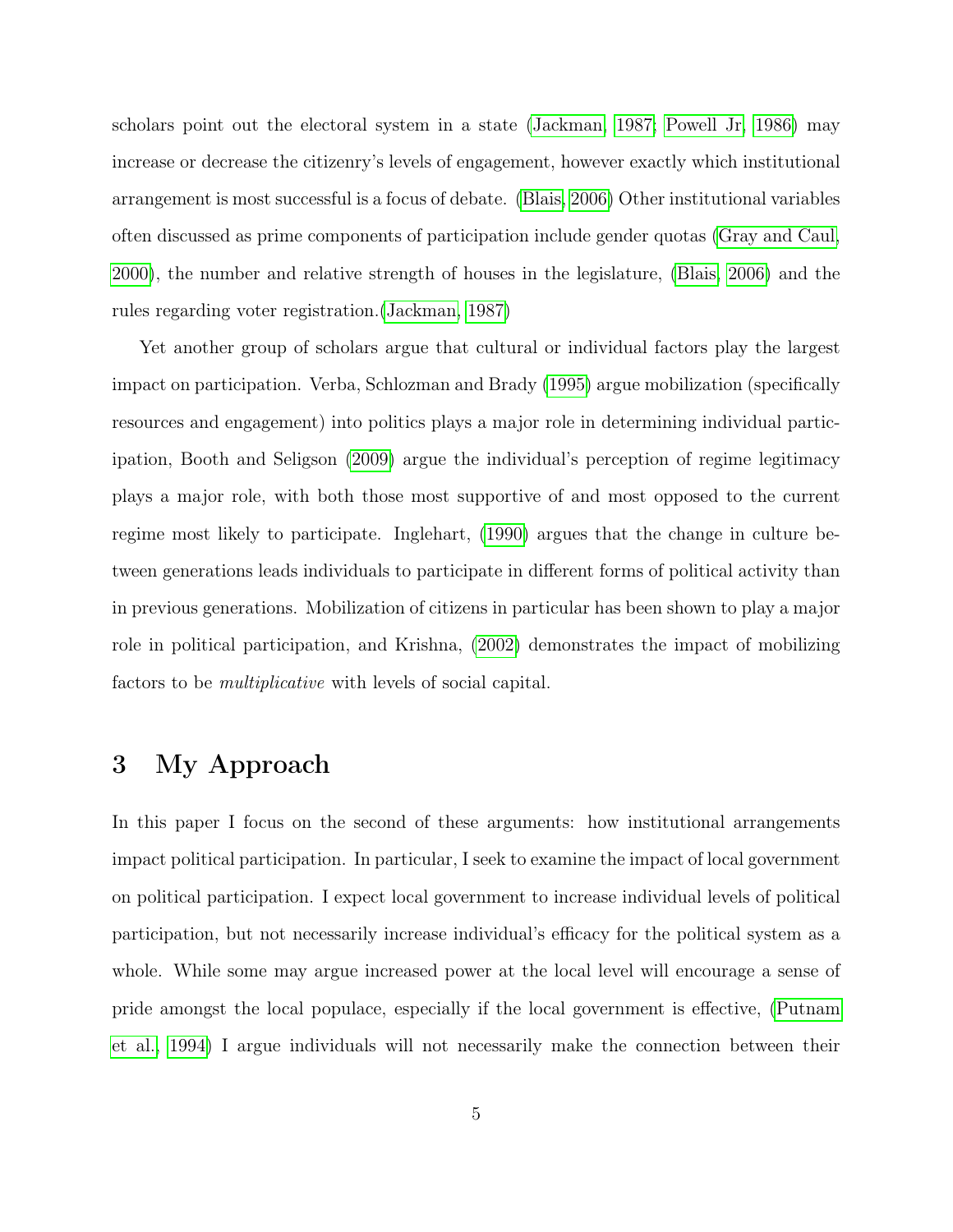satisfaction with individual components of the political system and the system as a whole [\(Booth and Seligson, 2009\)](#page-22-6). However I argue local or regional government should increase political participation because of the greater avenues for participation in elections, and also the opportunity for local political entrepreneurs to mobilize voters for regional causes. [3](#page-5-0) Given these factors are potentially endogenous to the political culture within each country, below I detail three hypotheses, before describing and analyzing data gathered from the European Values Study.

Firstly, I argue that citizens who reside in areas of special local authority are less likely to be satisfied with the political system's democratic performance as compared to individuals in regions where local authority has not been expanded. I find support for this hypothesis from Booth and Seligson [\(2009,](#page-22-6) p. 257) who argue citizens do not see a single monolithic political system, but rather can conceive of different parts of the system and evaluate those individual parts on their own merit. In this case, individuals may appreciate their local government more than the national institutional structure as a whole. This also seems likely given the aforementioned ability of politicians to use local concerns to mobilize voters. Additionally, Dalton and Shin [\(2011\)](#page-22-8) show perception of democratic performance is not necessarily positively correlated with perception of individual aspects of the regime, lending support to the possibility that increases in the power of local government leads to a decrease in satisfaction levels of the residents of the region.

Hypothesis 1: Individuals in areas where local government has special authority will, on average, claim the political system as a whole is less democratic compared to citizens from areas where local government has no special authority.

As stated above, I expect increased local authority to increase the political participation of individuals for three reasons. Firstly, local level factors have been shown to influence

<span id="page-5-0"></span><sup>3</sup>Eg the Scottish National Party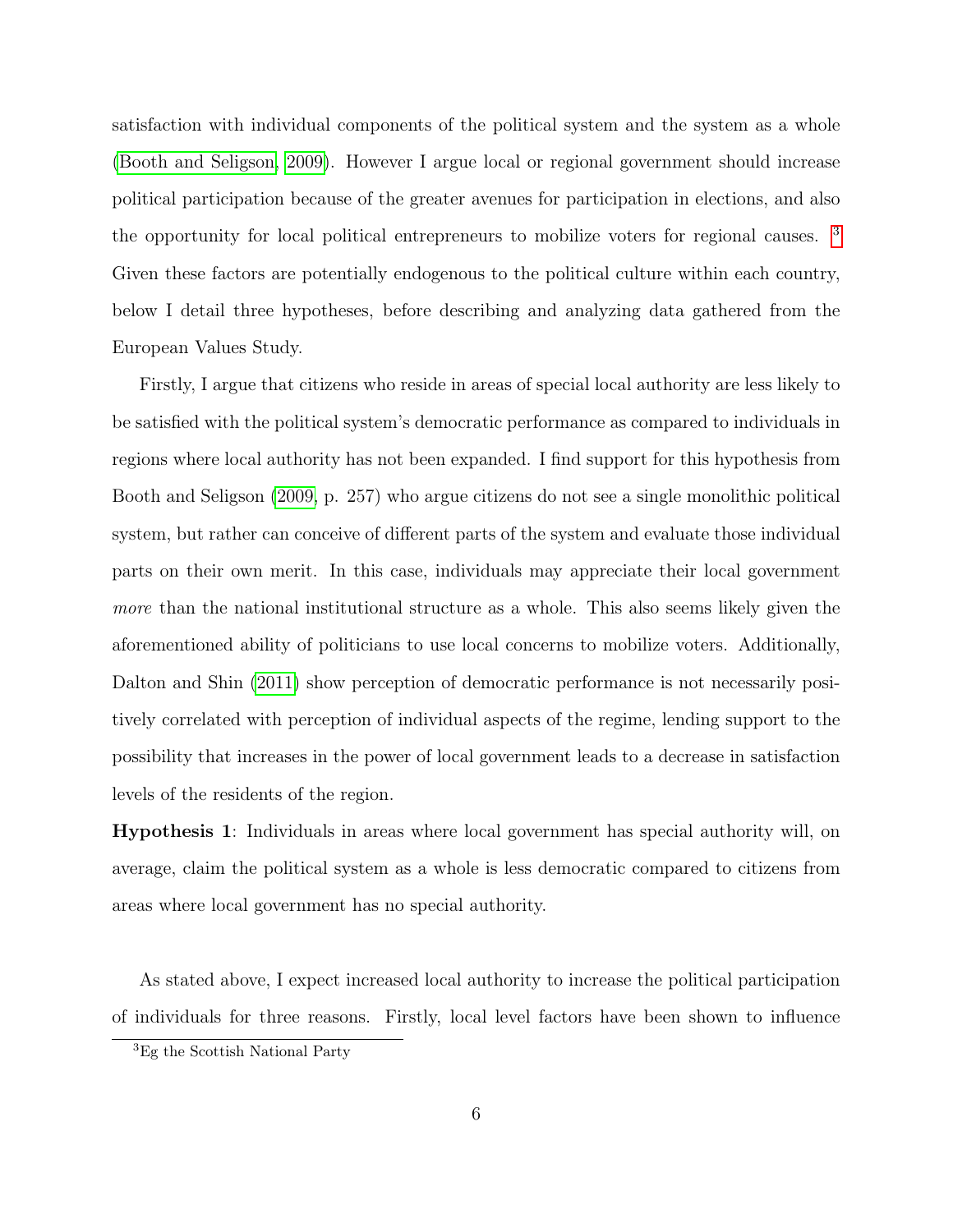the participation in various cases in previous work [\(Krishna, 2002;](#page-23-8) [Putnam et al., 1994\)](#page-23-0). Secondly, greater expansion of local political authority increases the likelihood that an individual is exposed to politics, as the local and regional governments will take an increased role in the daily lives of citizens. Finally, I expect increased local authority to increase the likelihood that local political elites are able to mobilize citizens into the political sphere. [\(Krishna, 2002\)](#page-23-8)

Hypothesis 2: Individuals in areas where local governmental authority has been expanded will participate in politics at higher rates than in areas where local governmental has less authority.

I do not, however, expect these effects to be independent of influence of other factors, such as the history and culture of each country. Many scholars have acknowledged that political support for a regime is multi-dimensional, so it logically follows these dimensions can result in different outcomes in different nations. [\(Booth and Seligson, 2009;](#page-22-6) [Dalton,](#page-22-9) [1999;](#page-22-9) [Norris, 1999\)](#page-23-9) I am also aware that the cultural and political history of the individual regions may play a major role in determining how the local citizens perceive the national government. I do not argue that cross-country comparisons are impossible and totally endogenous, however I do expect cultural and historical influences to produce different results across countries and regions. As such, I will also test for an interaction between regions of special local authority and country. In particular regards to my argument that increased powers of local government, I expect to observe the largest influence on satisfaction with democracy and political participation in Spain. Specifically, individuals in Catalonia, the Basque Country, and Gallica should be more likely to participate than their peers in France and the UK. I argue this is due to the Spanish regions having relatively more autonomy than their counterparts in France and the UK, and thus regional government should exert larger influence over its citizens.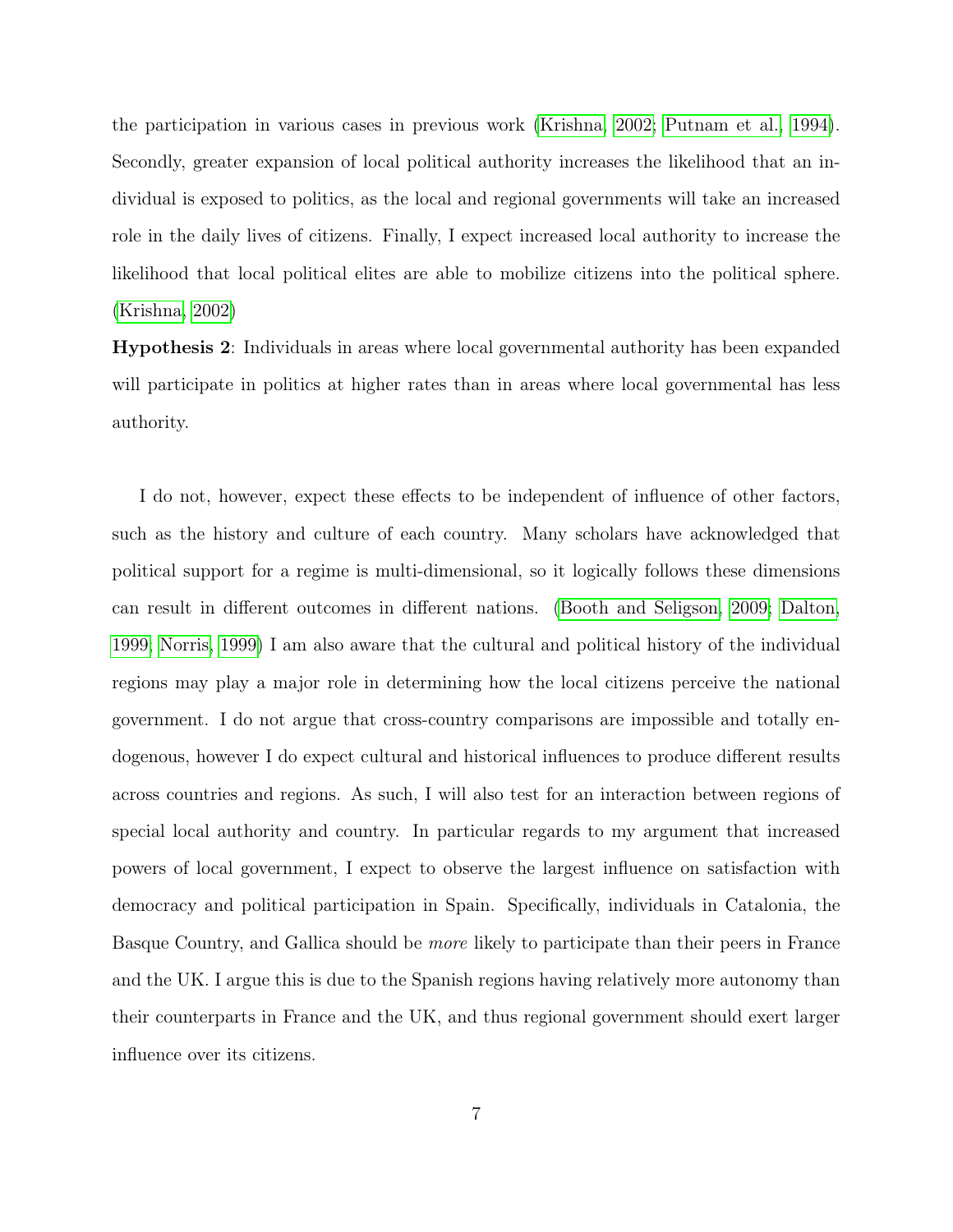Hypothesis 3: The heightened strength of regional governments in Spain will lead to individuals in those areas participating at higher rates than their counterparts in France or the UK

## 4 Research Design

To test these hypotheses, I employ the 2008-2010 wave of the European Values Survey, and limit the countries I study to France, Spain, and the United Kingdom. I have chosen these three countries for five reasons. Firstly, all three states are at least nominally unitary, although Spain takes on a more federal character of the three.<sup>[4](#page-7-0)</sup> Secondly, despite this history, all three states have recently expanded the powers of their local governments: for example Britain through the devolution scheme, and France by giving larger powers to the local executives (*decentralisation*). Thirdly, despite the growth in local governments, these countries have expanded local government in different ways. In Britain, devolution has led to increased legislative and council powers, whereas in France mayoral and other executive positions have been the major beneficiaries of increased powers. In Spain Catalonia is on the verge of a referendum on independence and has significant local and regional powers beyond the regions in France and the UK. [\(Wollmann, 2004,](#page-23-10) [2008\)](#page-23-11)

Fourth, some regions in these two countries are culturally-distinct, and have been classified as distinct ethnic groups, an important indication that these regions may also host a strong sense of collective identity. [\(Gurr, 1993\)](#page-22-10) This gives my study as an advantage as it will test the degree to whether this potential cleavage plays a role in how individual citizens respond to the central state, especially when institutional arrangements are altered to encourage additional mobilization of these groups. Finally, given all three of these states have

<span id="page-7-0"></span><sup>&</sup>lt;sup>4</sup>I argue Spain is at least nominally unitary given Article II of the 1978 Constitution, that describes Spain as the indivisible homeland for all Spaniards, rather than referring to Spain as a federation of communities, however this point could be debated.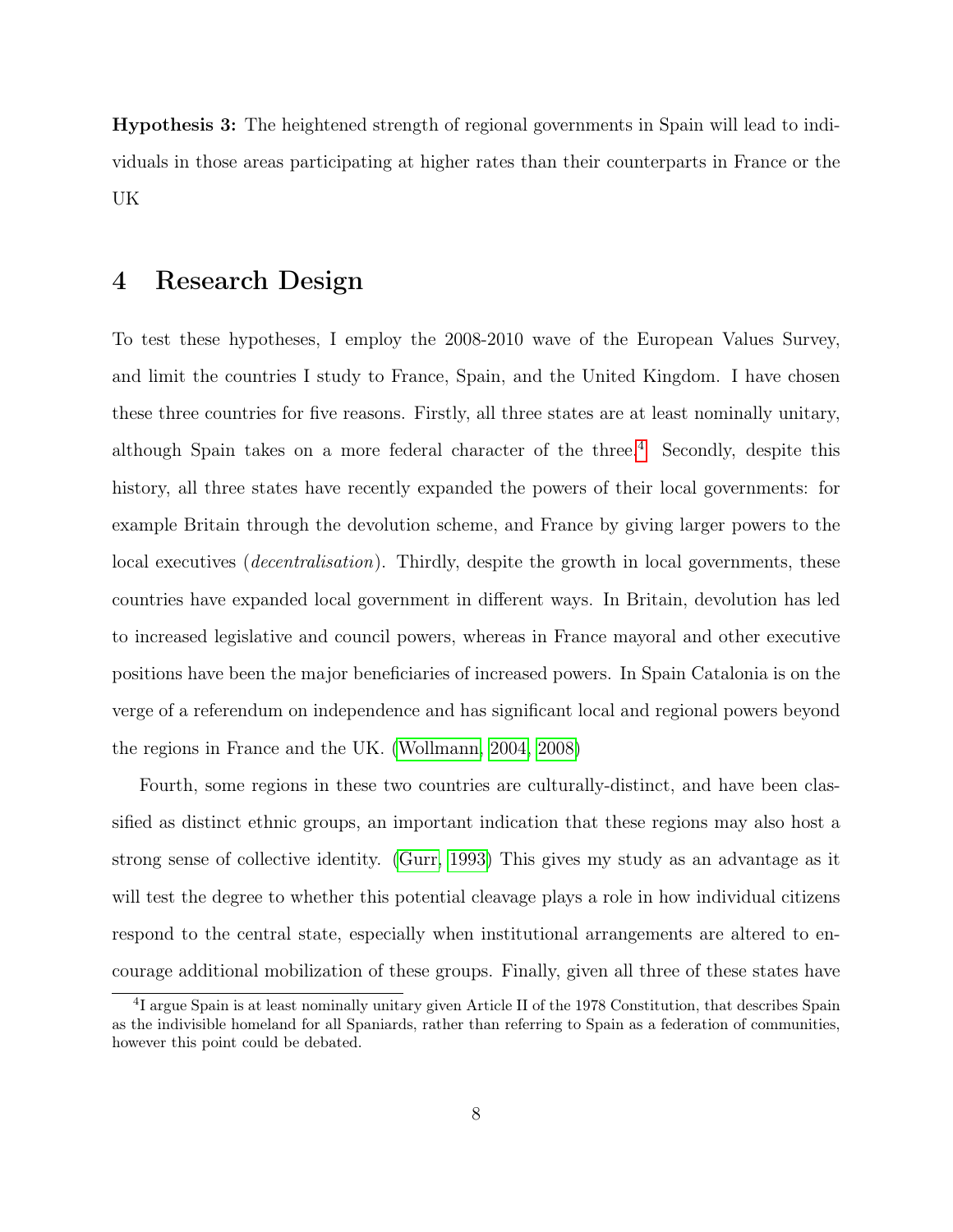histories of effective democratic governance,<sup>[5](#page-8-0)</sup> the risk that local governments are ineffective due to insufficient experience in policy implementation is reduced. I do not claim local governments are automatically efficient or effective, but rather, given the history of democratic success in these nations, failures of policy implementation are less likely to result from a lack of a policy implementation experience among both local and national political elite. I am cognizant of the fact that these countries adopted policies of decentralization at different points, however this variance will be absorbed by control variables for each country, thus not biasing, but potentially influencing, my results.

#### 4.1 Data

For this study, I utilize the 2008-2010 wave of the European Values Study in each of the three nations. All told, 4562 interviews were conducted with citizens across France, Spain, and the UK. My data include several socio-economic control factors described below, however first I turn to a discussion of my twin dependent variables and the method used to calculate the location of each individual variable.

#### 4.2 Dependent Variables

My two hypotheses require separate dependent variables. First, I use the EVS question asking individuals to rate the political system as democratic, fairly democratic, not very democratic or not democratic. This question allows me to test my first hypothesis that individuals in regions with increased local authority will be less likely to view the political system as meeting certain democratic normative standards. Secondly, I must give a clear definition of political participation. Clearly, mere vote reporting is insufficient by itself as a measure of overall political behavior, [\(Verba et al., 1993\)](#page-23-12) however voting itself is one of the most basic

<span id="page-8-0"></span><sup>5</sup>admittedly this history is longer in Britain and France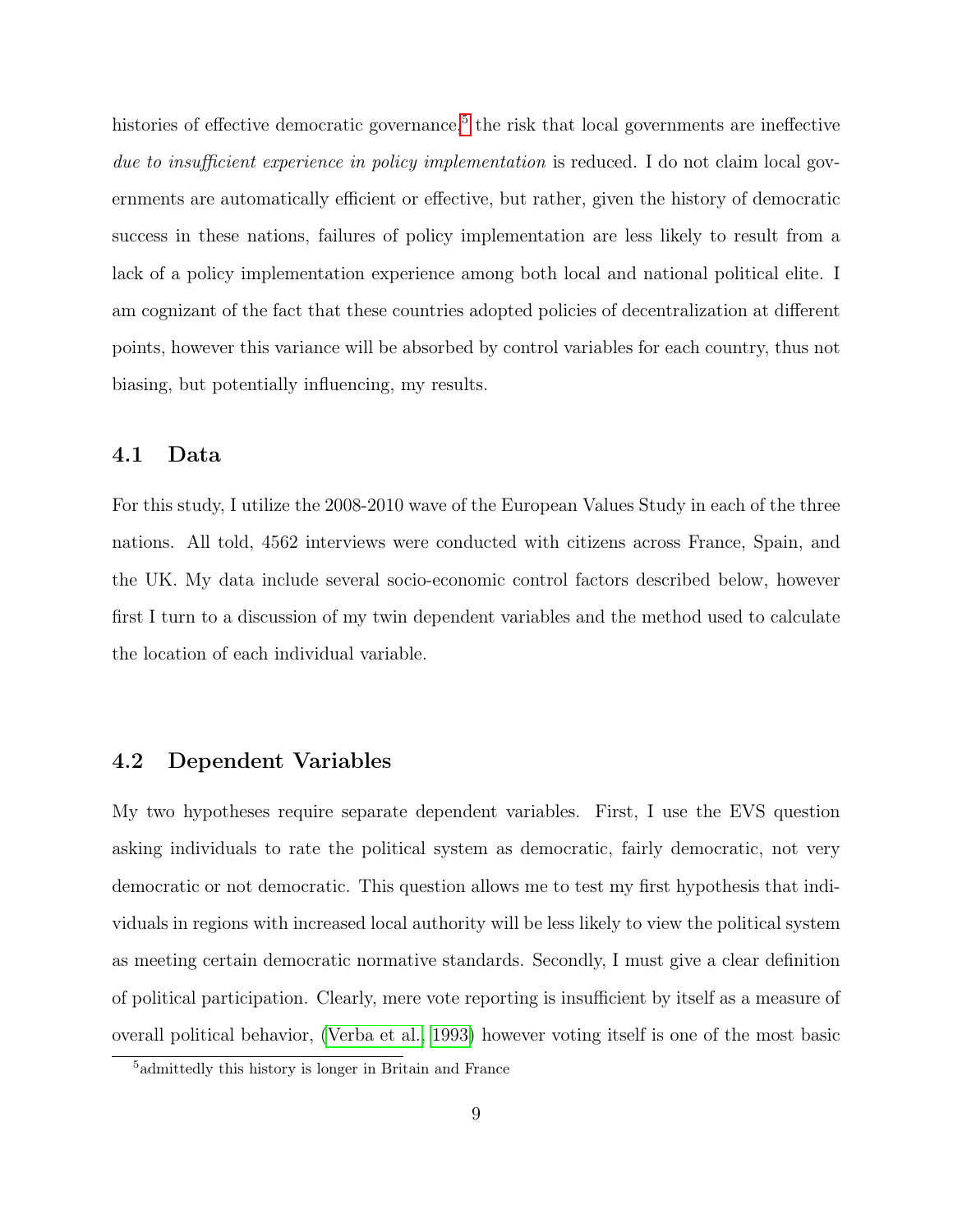forms of activity. As such, I include reported intention to vote in a hypothetical election held the next day (the EVS does not ask previous voting history questions). Additionally, I include as well as an index of five question of "non-traditional" voting behaviors. [6](#page-9-0)

The five "non-traditional" participations measured are: signing petitions, joining in boy-cotts, attending lawful demonstrations, joining unofficial strikes, and occupying buildings.<sup>[7](#page-9-1)</sup> For each, each question asks if the individual would *never* participate in the activity, if they don't know if they would, or if they had participated. From these, I construct an index, where an individual stating they would never participate in the activity receives a score of -1, and an individual reporting they had participated in the activity receiving a score of 1. I include "Don't Know", coded as 0, as a valid response here because it seems logical that, given the other choices of answer for the question, individuals may respond "Don't Know" to mean they either a) don't know if they had participated in the activity, or b) don't know if they would participate. The second option here seems likely, as almost 20% of the sample responded "don't know" to the question asking if they had ever occupied a building, which one would believe would represent a memorable event in an individual's life. Table 1 below shows the responses from the three country sample. Clearly, signing petitions and demonstrations are the most common political acts, with three quarters of the individuals surveyed claiming they would never occupy a building.

<span id="page-9-1"></span><span id="page-9-0"></span> ${}^{6}$ Especially given the hypothetical nature of vote intention, I may fall victim to potential over-reporting problems [\(Ansolabehere and Hersh, 2012\)](#page-22-11), however no data is available to suggest a solution to this problem <sup>7</sup>EVS Questions Q55A, B, C, D, and E respectively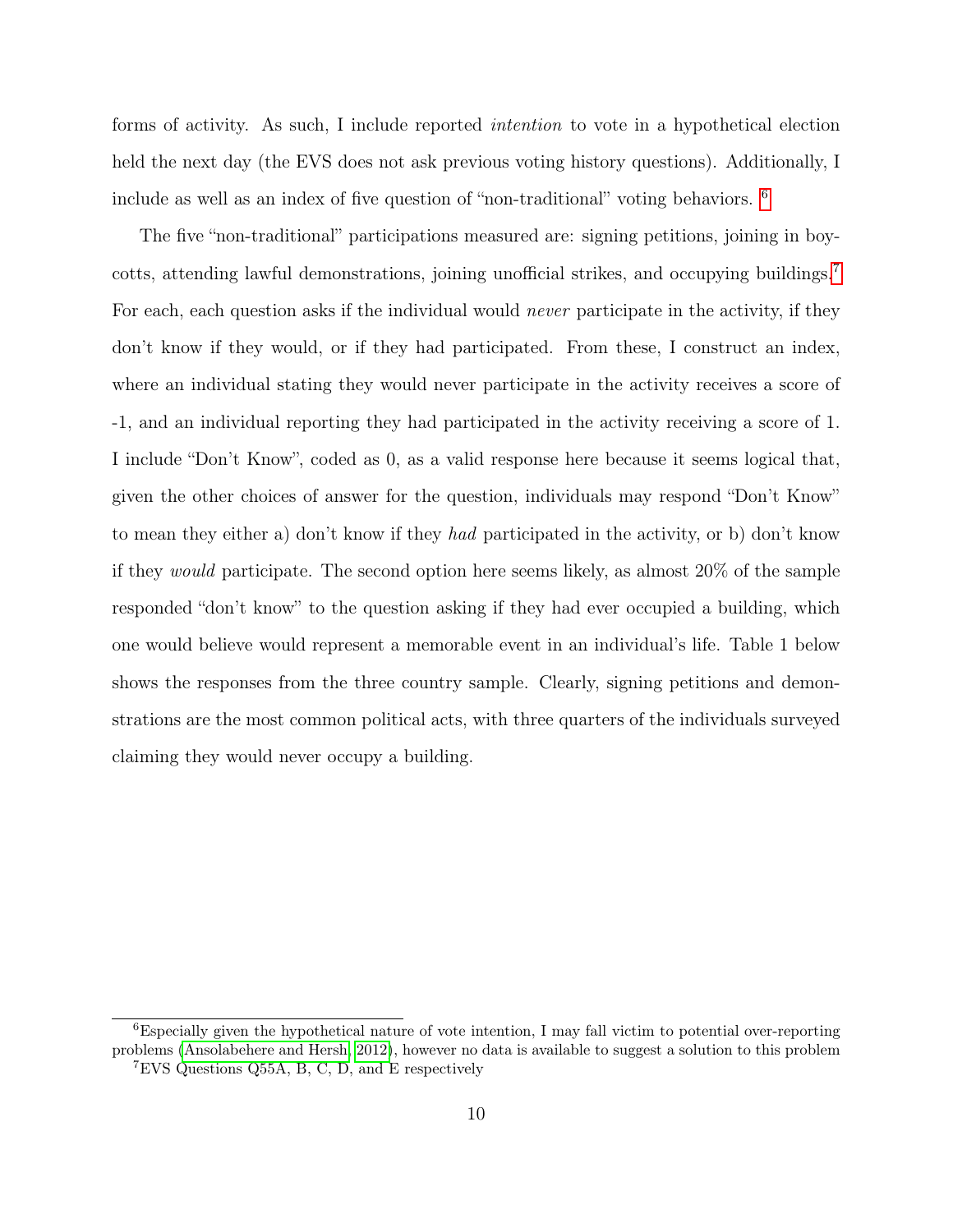|             | Sign Petition |        |        |        | Boycott Demonstrate Unofficial Strike Occupy Building |
|-------------|---------------|--------|--------|--------|-------------------------------------------------------|
|             | (3371)        | (4309) | (4441) | (4341) | (4387)                                                |
| Would Never | 14.85         | 48.84  | 34.37  | 63.25  | 75.62                                                 |
| Don't Know  | 26.19         | 38.51  | 32.83  | 27.48  | 19.94                                                 |
| Have Done   | 58.96         | 12.65  | 32.81  | 9.27   | 4.44                                                  |

Table 1: Participation in "Non-Traditional" Political Acts

Note: Figures represent weighted percent Note: Unweighted N in parentheses

### 4.3 Regions Defined

In the three countries in this study, I identify eight regions that have experienced increased local authority. Of these, I exclude two, Corsica in France and Northern Ireland in the UK, due to a lack of individual responses. Table 1 below shows the regions described, as well as the number of responses from each region in the data. I was able to identify the location for the interviews due to the inclusion of the Nomenclature for Territorial Units for Statistics (hereafter NUTS) in the European Values Study data. The NUTS system is a method of geo-coding locales in Europe for the purposes of collection of EU regional statistics, socioeconomic analysis of the regions, and the framing of EU regional policies. [\(Eurostat\)](#page-22-12) In order to locate each interview, I use the second level of the NUTS system (NUTS-2) which reports the locations of larger regions within each country.[8](#page-10-0) Table 2 shows that, while relatively few observations were made in some regions, enough data exists to make tentative conclusions about the opinion of individuals in these regions.

<span id="page-10-0"></span><sup>8</sup>For example, the Länder in Germany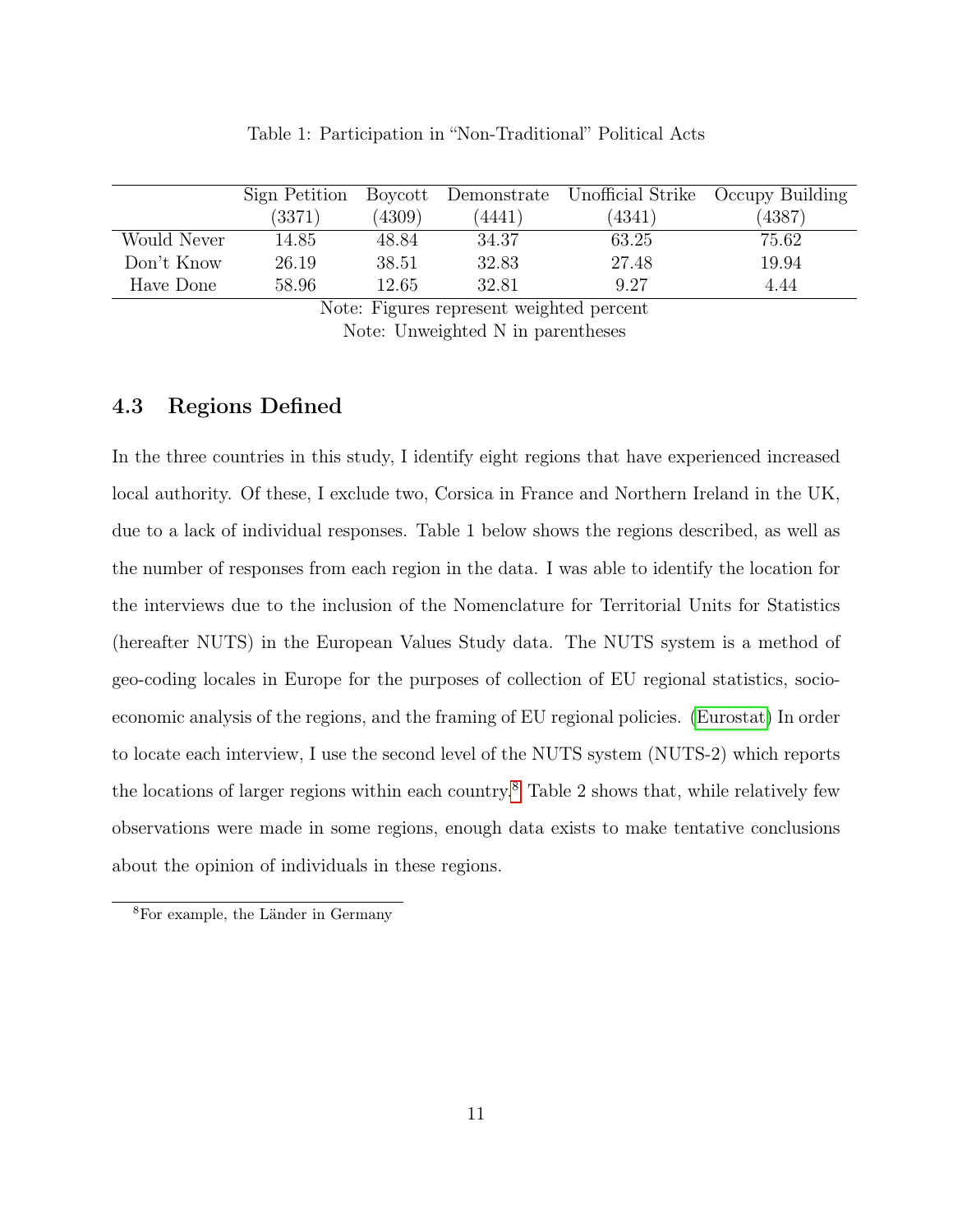| Country $(N)$   | Region                | Number of Interviews |
|-----------------|-----------------------|----------------------|
| France          | Alsace                | 49                   |
| (1501)          | <b>Brittany</b>       | 73                   |
|                 | <b>Basque Country</b> | 70                   |
| Spain<br>(1500) | Catalonia             | 235                  |
|                 | Galicia               | 94                   |
| UК              | Scotland              | 92                   |
| (1561)          | Wales                 | 79                   |
|                 |                       |                      |

Table 2: Regions Classified as Special Local Regions

Note: Figures represent un-weighted number of interviewees

## 4.4 Description of Socio-Economic Variables

I also include several socio-economic and political measures in my data. Firstly, political importance is gathered from EVS's question asking respondents to describe their level of political interest.[9](#page-11-0) This variable has been collapsed into an indicator if the respondent indicated politics was important (somewhat or very important) or did not (little or no impor-tance). Next I use the individual's placement on the Left-Right political scale<sup>[10](#page-11-1)</sup> to evaluate the individual's political preferences. Next, as a measure of religiosity, I use the respondent's reported church/religious attendance, with those who never or rarely attend classified as non-religious, and those who attend more than once per week as highly religious, with once-per-week attenders in between.<sup>[11](#page-11-2)</sup> Finally, I include controls for educational attainment, gender and income.[12](#page-11-3)

<span id="page-11-0"></span><sup>9</sup>EVS Question e021

<span id="page-11-1"></span><sup>10</sup>EVS Question e033

<span id="page-11-3"></span><span id="page-11-2"></span><sup>11</sup>EVS Question f028

<sup>&</sup>lt;sup>12</sup>Questions  $x001$ ,  $x003$ , and  $x028$  respectively. The income measure is monthly in purchasing power parity, so this variable is multiplied by 12 to represent yearly income and then standardized to ease possible convergence issues.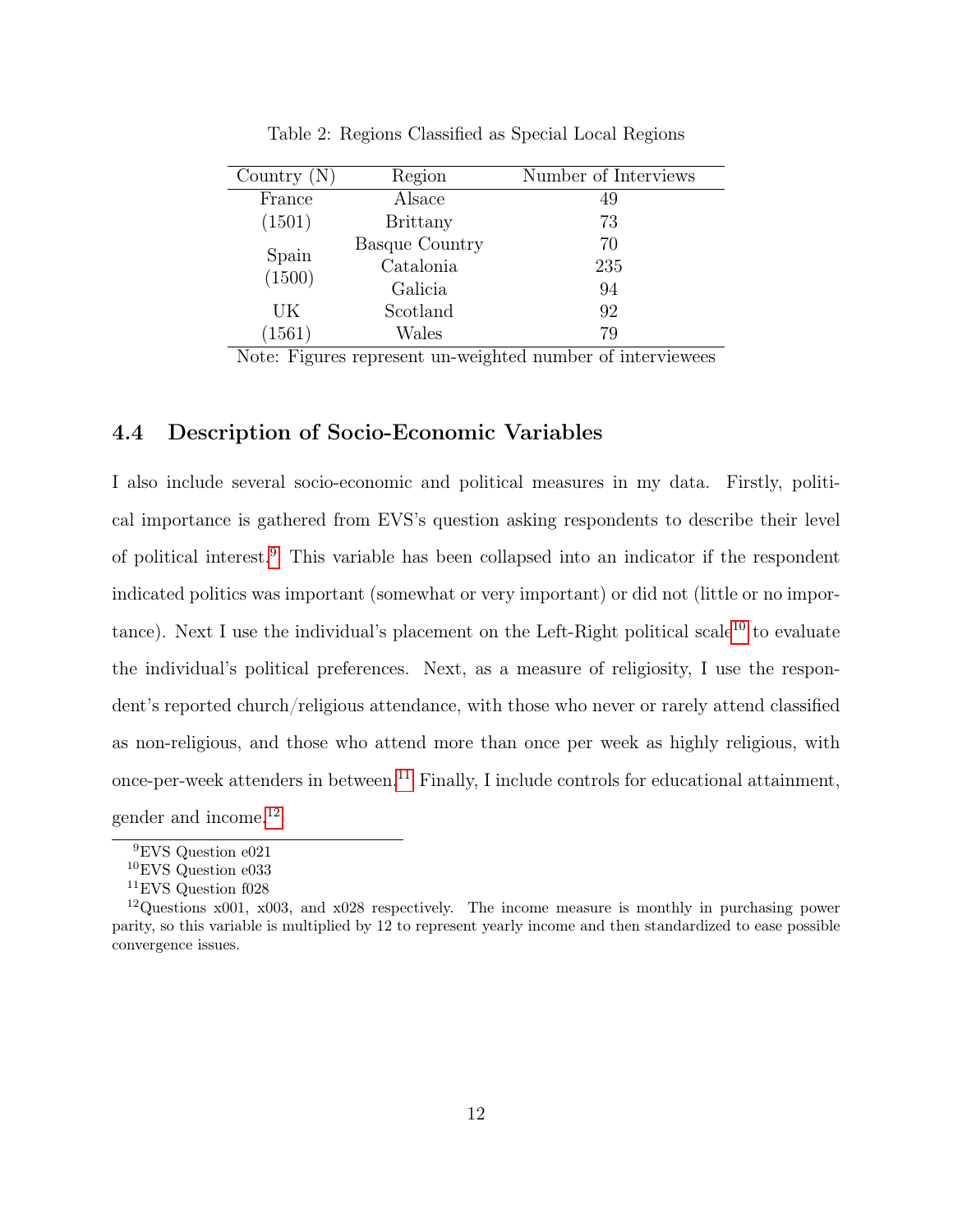## 5 Analysis and Results

### Bivariate Relationships

I now turn to some key bivariate relationships. First, Figure 1 shows that residing in a region of special local authority increases the likelihood that an individual believes the political system is democratic.[13](#page-12-0) Specifically, 46% of those residing in regions of special local authority report being either fairly or very satisfied with how democratic the political system in their country was, as opposed to 42% of those in other regions. I do not deny this difference is not enormous, however it is statistically significant  $(\chi^2 = 8.58, p = .04)$  and substantively important: for example, if this relationship holds for Scotland, these findings would indicate and additional 210,000 individuals are satisfied with democracy given the increase in local governmental powers.[14](#page-12-1)





<span id="page-12-0"></span><sup>13</sup>EVS Question Q66D

<span id="page-12-1"></span><sup>14</sup>That is, if the relationship holds over mutli-variable anlaysis, see below for details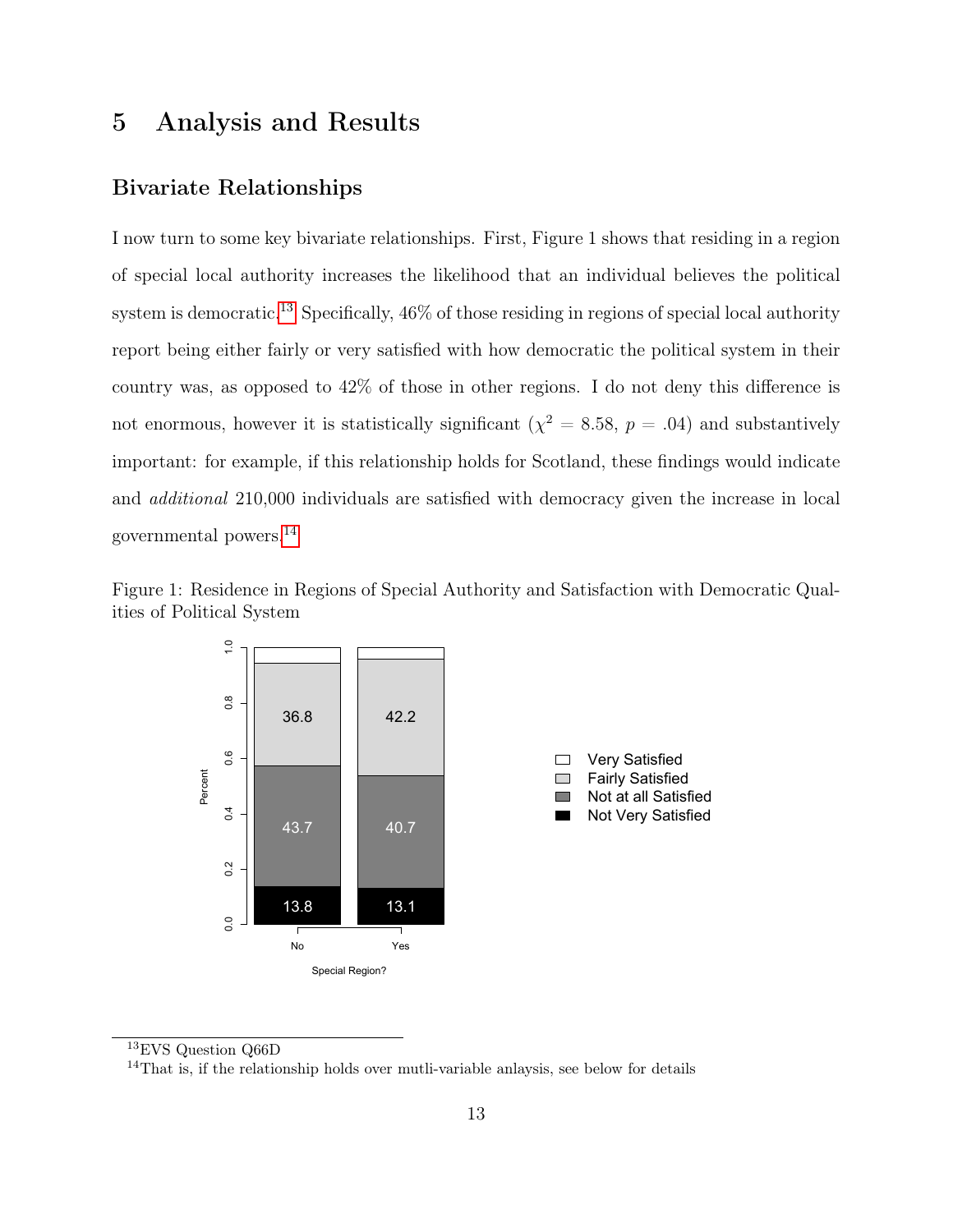Next, I examine if residence in a region of specially local authority has any impact on forms of political participation. Figure 2 below shows a bivariate comparison of vote intention and resident in a region of special local authority. it shows individuals who reside in special regions are slightly less likely to report willingness to vote, however this difference is not statistically significant ( $\chi^2 = .69$ ,  $p = .40$ ).



Figure 2: Residence in Regions of Special Authority and Vote Intention

Note: Percentages have been weighted

Figure 3 below shows the percentages difference for each activity between individuals from special regions and those from the rest of the nation. A positive value indicates a higher percentage of individuals from special regions gave the response, and negative numbers indicate a lower percentage of individuals from special regions gave the response. For example, the Figure shows individuals from special regions were 11% more likely to say they would never sign a petition, and were also 17% less likely to claim they had ever signed a petition. Substantively, the figure shows that residents of regions of special local authority were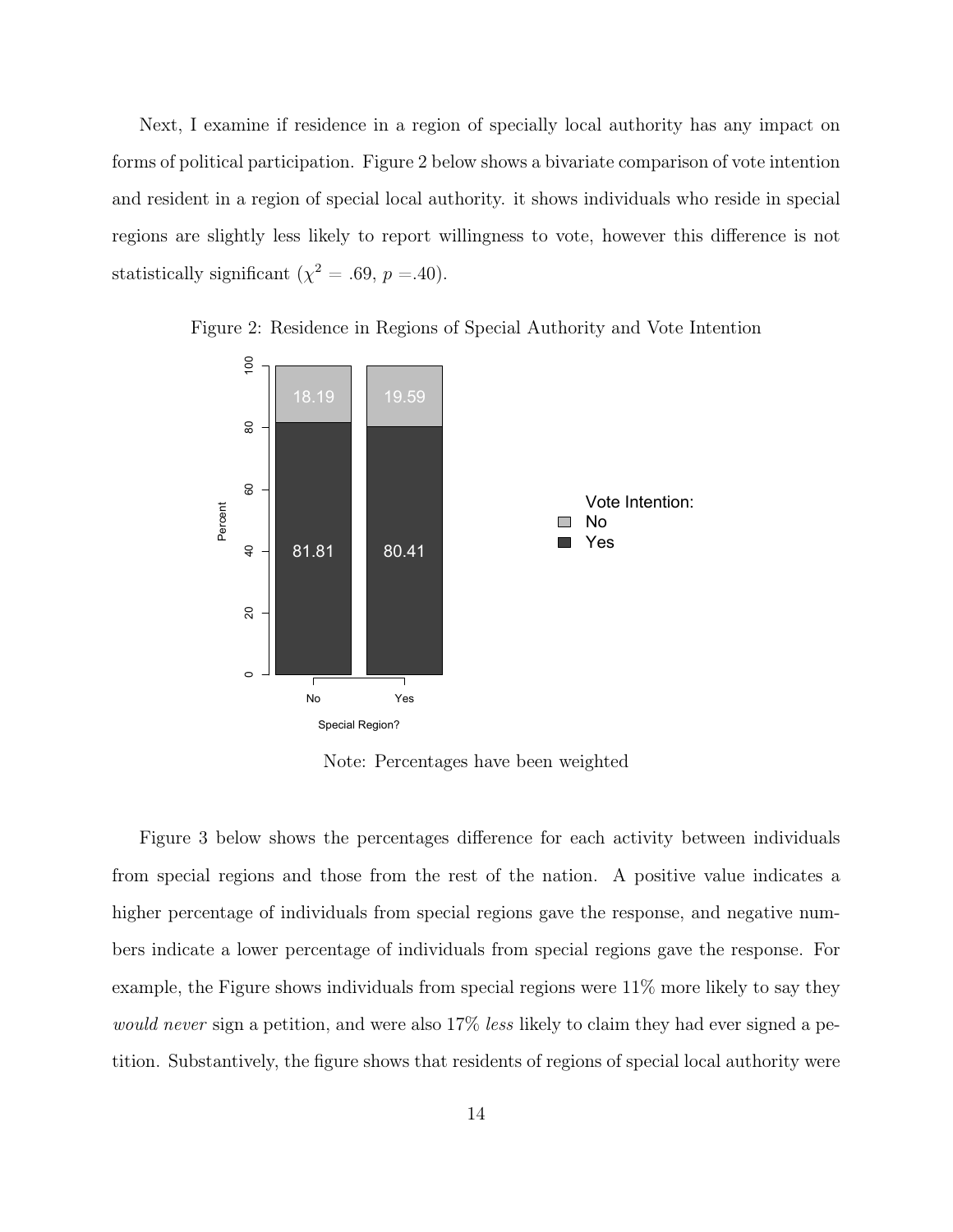more likely to report having participated in an activity in only two cases: demonstration and unofficial strike. Table 3 below shows  $\chi^2$  tests of the information in Figure 3, showing that individuals in special regions were only *significantly* more likely to have reported participating in unofficial strikes compared to their counterparts in the rest of the country.



Figure 3: Residence in Regions of Special Authority and Non-Traditional Participation

Note: Percentages have been weighted Positive values indicate higher percentages of responses from special regions

Thus far the bivariate evidence suggests individuals living in these regions are more likely to believe the political system is democratic but are less likely to participate, providing support for Hypothesis 1 but no support for Hypotheses 2 and 3. Despite these findings being contrary to my hypotheses, I maintain these are potentially interesting insights into the behavior and attitudes of the citizens of the three countries studied. The tests in the tables and figures above, however, do little to account potentially confounding variables. To estimate if the relationships hold when controlling for other factors, Table 3 below shows generalized linear models of both hypotheses. [15](#page-14-0). Columns 1 tests Hypothesis 1. The second column displays a test of Hypothesis 1 and 3, with the dummy variable for special region

<span id="page-14-0"></span><sup>&</sup>lt;sup>15</sup>Additional controls not displayed are available in the appendix and discussed below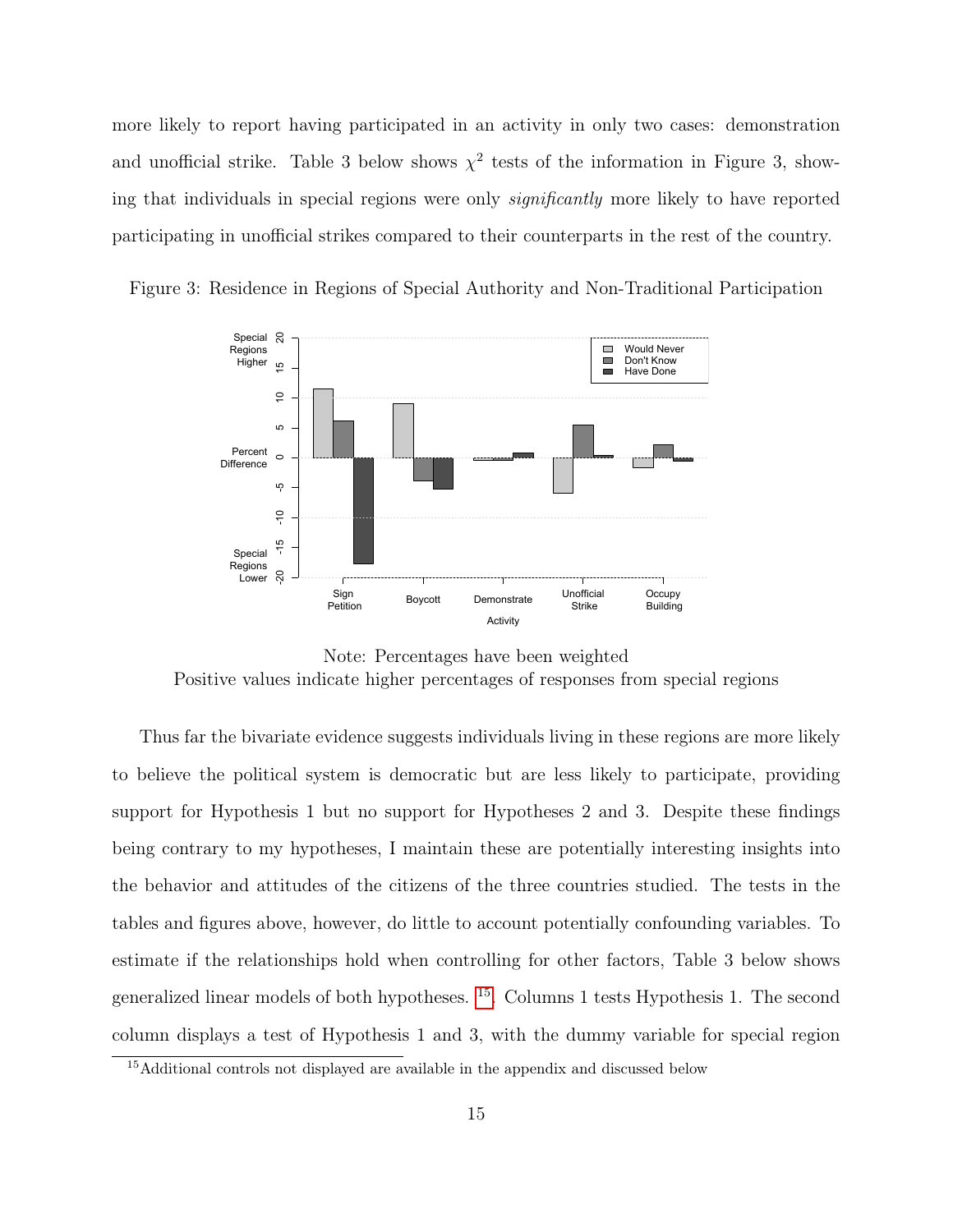interacted by country. Columns 3, 4, 5, and 6 repeat these steps testing for Hypotheses 2 and 3.

The results show that, for the most part, residence in a regions with expanded local powers makes no consistent difference in the satisfaction individuals feel with democracy or their likelihood to participate in politics, contra to Hypothesis 1. Column 5 does show that individuals in these regions were in fact more likely to report being unwilling to participate in politics. However, this effect disappears when residence in special regions is interacted with each individual country (Column  $6$ ). This model shows that there is little difference in levels of political participation across the different types of regions in France and the UK, however in Spain there is a significant difference in terms of levels of non-traditional participation between residents of special regions and their counterparts in the rest of the country. Hypothesis 3 receives little support, and in fact in the model measuring nontraditional acts individuals in semi-autonomous regions of Spain were less likely to report participating.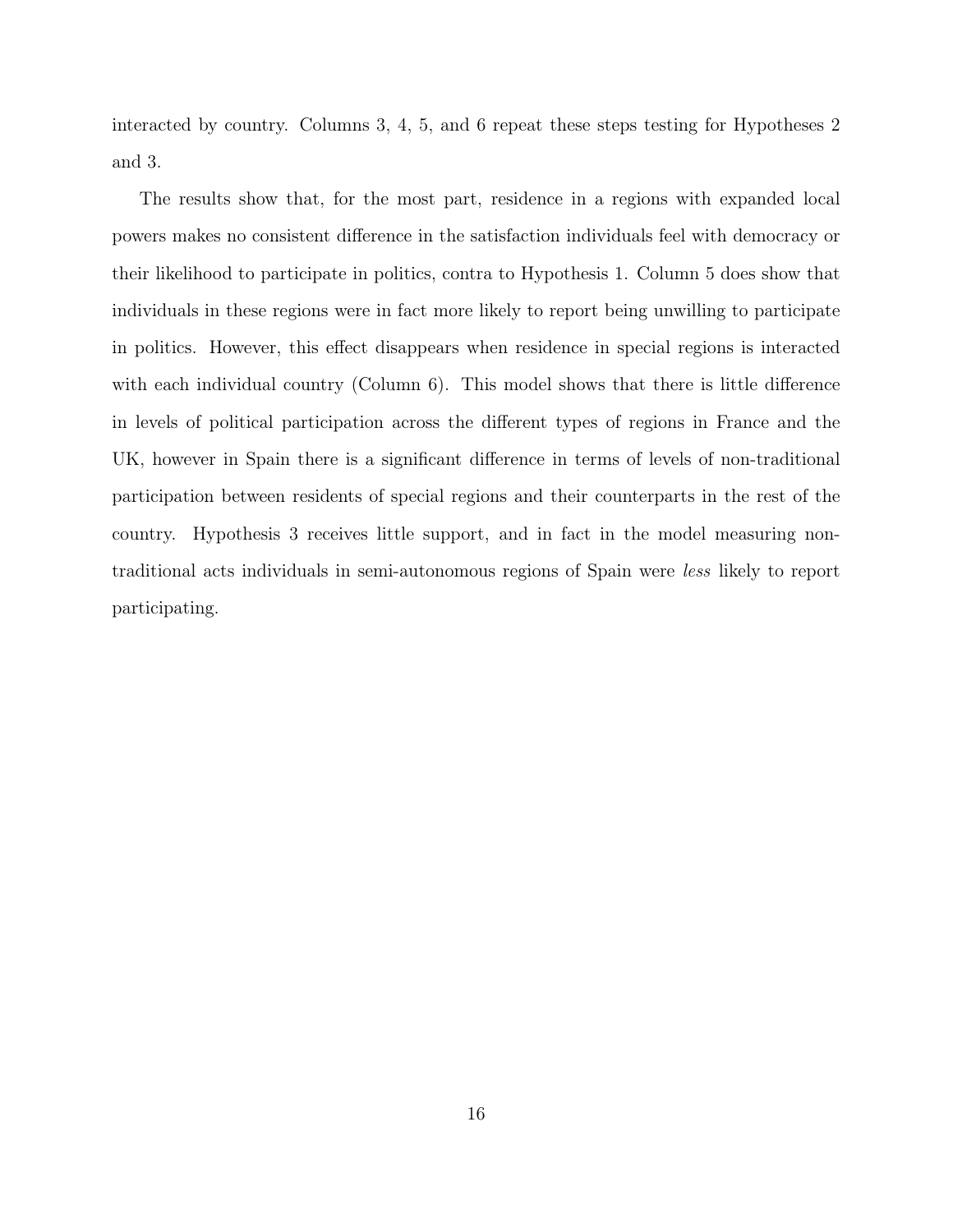|                      | Table of Weighted Octionalized Effical Models |             |          |             |                 |             |  |
|----------------------|-----------------------------------------------|-------------|----------|-------------|-----------------|-------------|--|
|                      | Satisfaction                                  |             | Vote     |             | Non-Traditional |             |  |
|                      | with Democracy                                |             |          | Intention   |                 | Acts        |  |
|                      | Fixed                                         | Country     | Fixed    | Country     | Fixed           | Country     |  |
|                      |                                               | Interaction |          | Interaction |                 | Interaction |  |
| Intercept            | $2.58*$                                       | $2.58*$     | $-1.32*$ | $-1.30*$    | $-1.96*$        | $-1.96*$    |  |
|                      | (0.12)                                        | (0.12)      | (0.56)   | (0.56)      | (0.34)          | (0.34)      |  |
| Special Region       | $-0.03$                                       | $-0.10$     | $-0.12$  | $-0.38$     | $-0.41*$        | 0.11        |  |
|                      | (0.04)                                        | (0.07)      | (0.19)   | (0.33)      | (0.12)          | (0.20)      |  |
| Spain                | $0.26*$                                       | $0.26*$     | 0.13     | 0.08        | $-0.85*$        | $-0.67*$    |  |
|                      | (0.03)                                        | (0.04)      | (0.18)   | (0.19)      | (0.10)          | (0.11)      |  |
| UK                   | $-0.09*$                                      | $-0.11*$    | $-1.02*$ | $-1.05*$    | $-1.21*$        | $-1.20*$    |  |
|                      | (0.03)                                        | (0.03)      | (0.15)   | (0.15)      | (0.10)          | (0.10)      |  |
| Special Region*Spain |                                               | 0.07        |          | 0.37        |                 | $-1.03*$    |  |
|                      |                                               | (0.08)      |          | (0.44)      |                 | (0.26)      |  |
| Special Region*UK    |                                               | 0.25        |          | 0.35        |                 | 0.03        |  |
|                      |                                               | (0.14)      |          | (0.50)      |                 | (0.37)      |  |
| $\overline{N}$       | 2816                                          | 2816        | 2727     | 2727        | 2873            | 2873        |  |
| Pseudo $R^2$         | .44                                           | .44         | .52      | .52         | .57             | .57         |  |
| $\log L$             | 1244.89                                       | 1242.87     | 1917.59  | 1916.80     | 12084.83        | 11991.84    |  |

Table 3: Weighted Generalized Linear Models

Standard errors in parentheses,<sup>\*</sup> indicates significance at  $p < 0.05$ 

Baseline: Non-special authority region, left-leaning, low-education female in France Controls also included in the model, but not displayed, see Appendix for details

However the index provided, which includes stated *unwillingness* to participate in some political actions may be inappropriate. As such, Table 5 presents models measuring reported participation in two activities: signing a petition and demonstrating. I have chosen these two variables to examine because they are the two most common forms of participation in the index. Secondly, there is evidence to suggest demonstrating (or protesting more broadly) is a unique form of political participation [\(Barnes and Kaase, 1979;](#page-22-13) [Dalton et al., 2009\)](#page-22-14).

Table 4 below shows the results of logistic regressions for these two types of political activity. Columns 1 and 3 test their respective model with only fixed effects, while Columns 2 and 4 test models with interactions between special regions and country, in order to test Hypothesis 3. The results show greater levels of support for the theoretical impact of living in regions of increased local autonomy, however the results are still mixed. Column 1 shows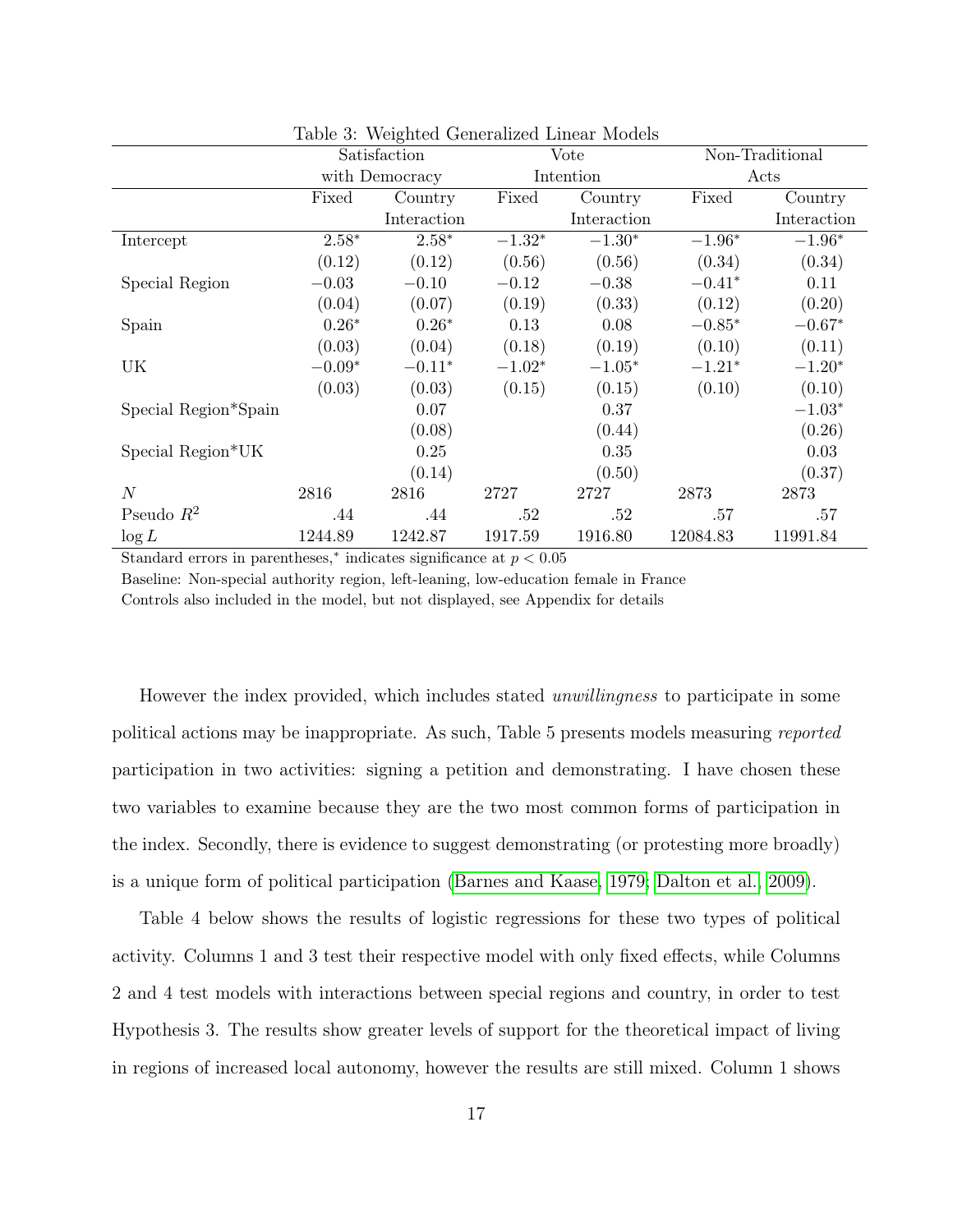individuals in these regions are less likely to sign a petition, contra to Hypothesis 2, however this effect disappears when we control for the interaction across countries and regions.

Column 3 shows no significant impact of residing in these regions on likelihood to demonstrate, however when the effect is interacted with each country, residing in a region with expanded local autonomy increases the likelihood that an individual reports having demonstrated. Once again, individuals in the special regions of Spain were less likely to have demonstrated than their counterparts in France, and are still statistically significantly different from their residents of Wales and Scotland. However it should be noted here that the Bayesian Information Criteria for the interaction models is higher than the BICs for the respective models only containing fixed effects indicating larger amounts of error in these models, which may influence the robustness of these findings.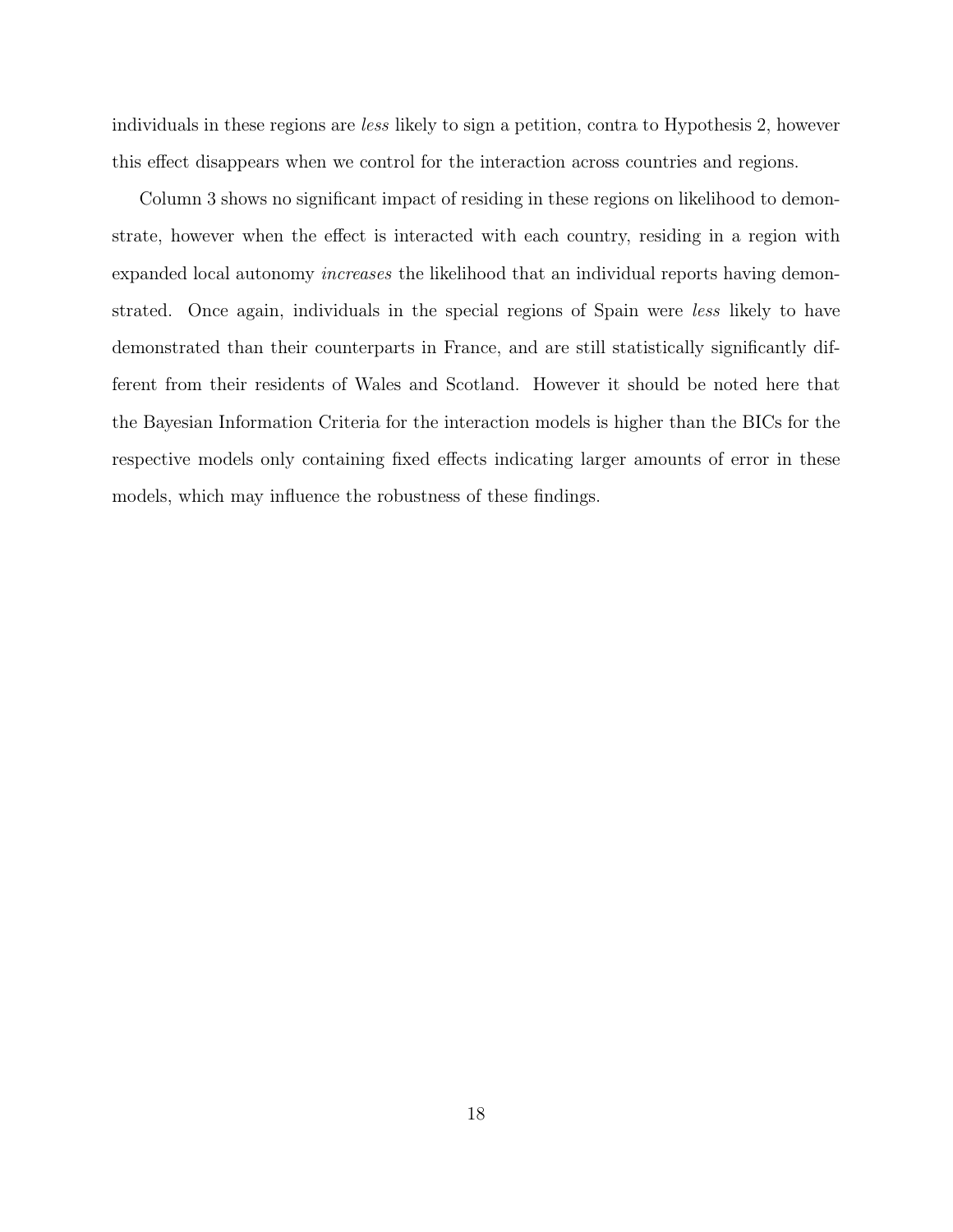|                      | Sign Petition        |             | Demonstrate          |             |  |
|----------------------|----------------------|-------------|----------------------|-------------|--|
|                      | <b>Fixed Effects</b> | Interaction | <b>Fixed Effects</b> | Interaction |  |
| Intercept            | $-1.83*$             | $-1.85*$    | $-1.84*$             | $-1.87*$    |  |
|                      | (0.39)               | (0.39)      | (0.39)               | (0.40)      |  |
| Special Region       | $-0.66*$             | $-0.30$     | $-0.20$              | $0.60*$     |  |
|                      | (0.13)               | (0.22)      | (0.14)               | (0.22)      |  |
| Spain                | $-0.81*$             | $-0.71*$    | 0.08                 | $0.29*$     |  |
|                      | (0.11)               | (0.12)      | (0.11)               | (0.12)      |  |
| UK                   | $0.36*$              | $0.38*$     | $-1.68*$             | $-1.63*$    |  |
|                      | (0.12)               | (0.12)      | (0.12)               | (0.13)      |  |
| Special Region*Spain |                      | $-0.63*$    |                      | $-1.33*$    |  |
|                      |                      | (0.30)      |                      | (0.29)      |  |
| Special Region*UK    |                      | $-0.25$     |                      | $-0.65$     |  |
|                      |                      | (0.40)      |                      | (0.49)      |  |
| $\overline{N}$       | 2813                 | 2813        | 2850                 | 2850        |  |
| AIC                  | 3293.06              | 3292.76     | 3292.49              | 3274.16     |  |
| <b>BIC</b>           | 3697.12              | 3744.35     | 3697.44              | 3726.75     |  |
| $\log L$             | $-1578.53$           | $-1570.38$  | $-1578.25$           | $-1561.08$  |  |

Table 4: Weighted Logistic Regression for Specific Participation

Standard errors in parentheses,  $*$  indicates significance at  $p < 0.05$ 

Baseline: Non-special authority region, left-leaning low-education female in France Socio-economic and political controls also included in the model, but not displayed. See Table A2 (Appendix) and above for a discussion of these variables

The differences between models including region of residence are significantly different from a model where region of residence is not included (Working  $2LL = 19.66, p < .000$ ) however substantively speaking the difference in the models is by no means drastic. Including special regions in the model results in only a 1% improvement in correct classification of cases, and while I argue this effect is still important, we must take into account the fact that demographic variables only used as controls here play a far greater role in predicting the likelihood that an individual participates politically.

Figure 4 below shows the change in pattern between the likelihood of demonstration. The figure illustrates that for Britain, there is no great difference in likelihood of demonstrating between individuals in different types of regions; the likelihood (and the shaded 95% confidence intervals) between the gouts are relatively similar. In Spain, individuals in special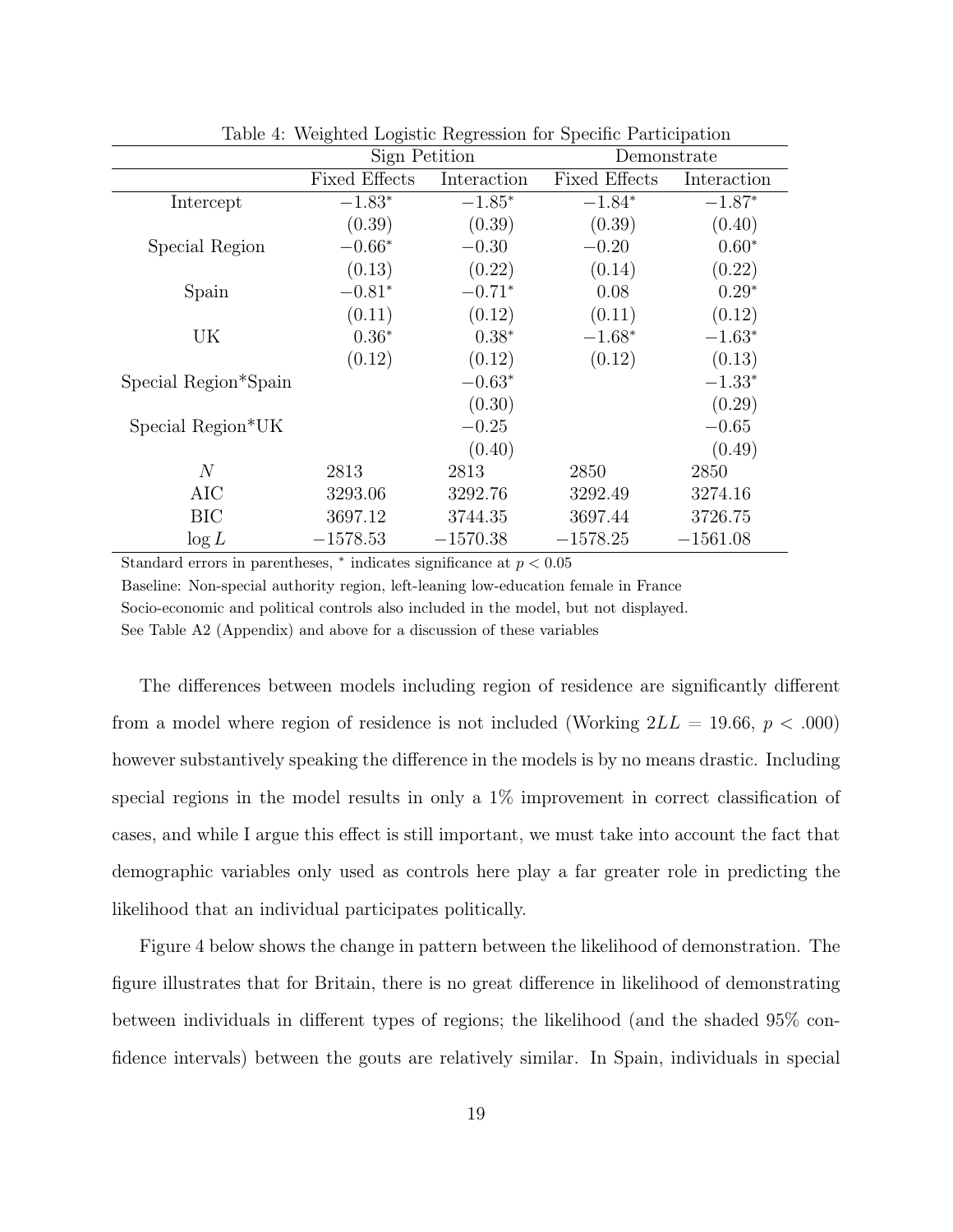regions were significantly less likely to report having demonstrated, shown by the significant interaction term in Table 4 above and contra to Hypothesis 3. Individuals in France who resided in special regions were more likely to demonstrate, as indicated by the significant main effect for special regions in Table  $4^{16}$  $4^{16}$  $4^{16}$ . This effect, then, indicates the possibility that cultural factors unique to each nation play a role in determining if the difference between residents of different regions in terms of political behavior. However they should be interpreted with some caution, as demonstrations are fairly common in Catalonia, in direct contrast to the data which shows individuals outside of special regions as more likely to participate.



Figure 4: Predicted Probabilities of Demonstrations

<span id="page-19-0"></span> $^{16}$  Because France is the baseline country, the interaction effect is  $0$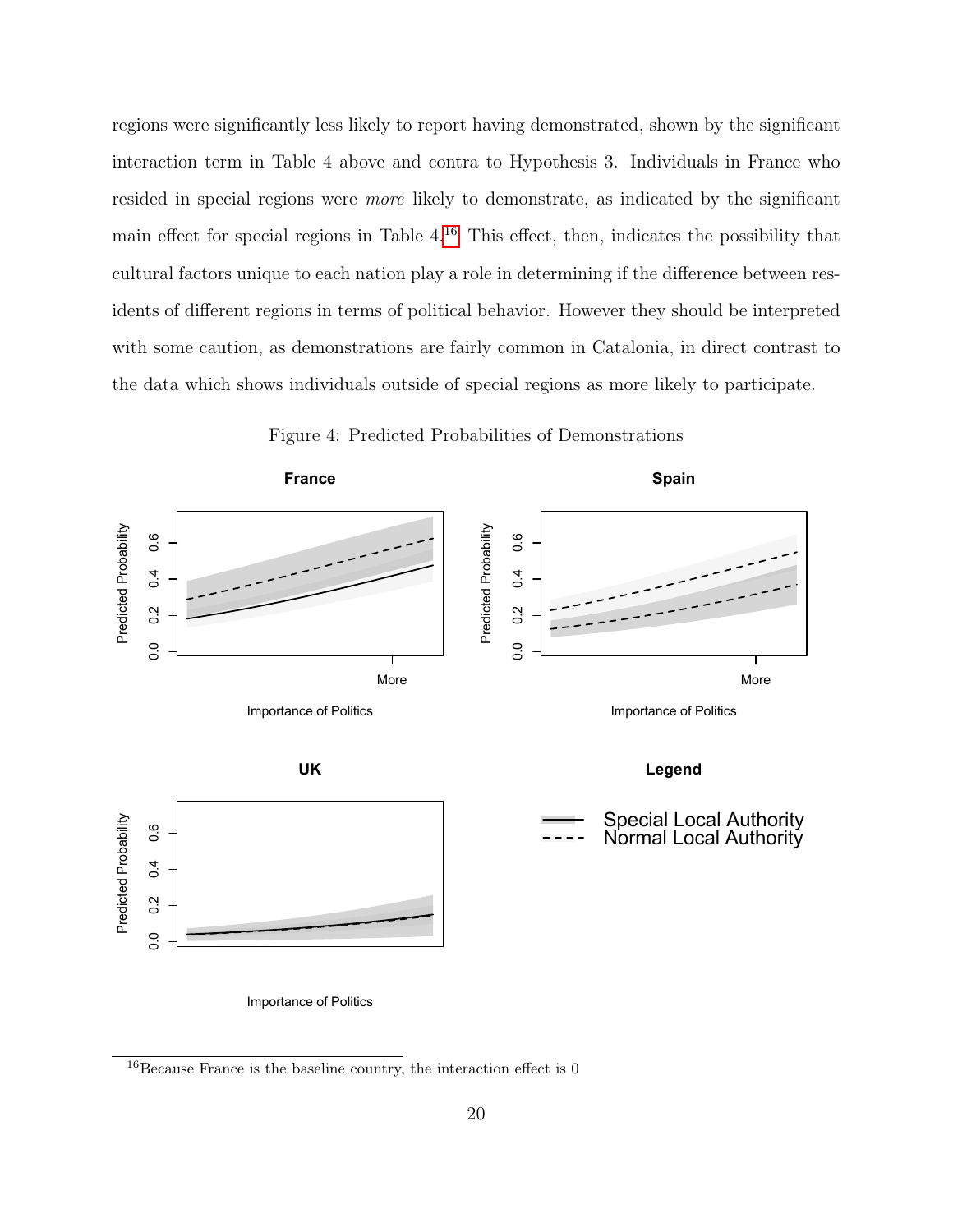## 6 Conclusion

This paper has argued local government has the ability to influence how citizens view and participate in the political system. Although some hypothesized relationships are not supported by the data, the results presented allow for some tentative conclusions. Firstly, There appears to be little consistent difference between the residents of regions of expanded local autonomy and the rest of the countries. Although some may claim this finding damages the arguments for increased federalism, I argue this is not the case. On a normative level, we should be encouraged that citizens of these regions, who are often thought of as disaffected, are by no means vastly different from the rest of the citizens of these democracies. Further research should investigate if this result leads to a flattening-out in levels of participation between citizens with varying levels of political interest, especially given the changing orientations of citizens to democracy [\(Welzel and Dalton, 2013\)](#page-23-13).

Secondly, given the consistent significance of the interaction between special regions and country, we must conclude that culture matters, both within each state but also when comparing across states; in some cases, residents in special regions were more likely (France), less likely (Spain) or just as likely (UK) to participate politically compared to residents of other areas of the country. Thirdly, the residents of these special regions have a curious pattern of political participation: for some activities, they were more likely to have participated, however, in other forms, they were more likely to express unwillingness to participate. The *unwillingness* to participate should be investigated further, as it may indicate either a contradiction to the evidence that individuals in these special regions are in fact less likely to participate. Such a finding would be especially interesting if the individuals in these regions are not participating politically out of protest towards the central political system.

The results presented here, however, must be interpreted with some caution for five reasons. Firstly, due to lack of availability of NUTS data from previous waves of the EVS, the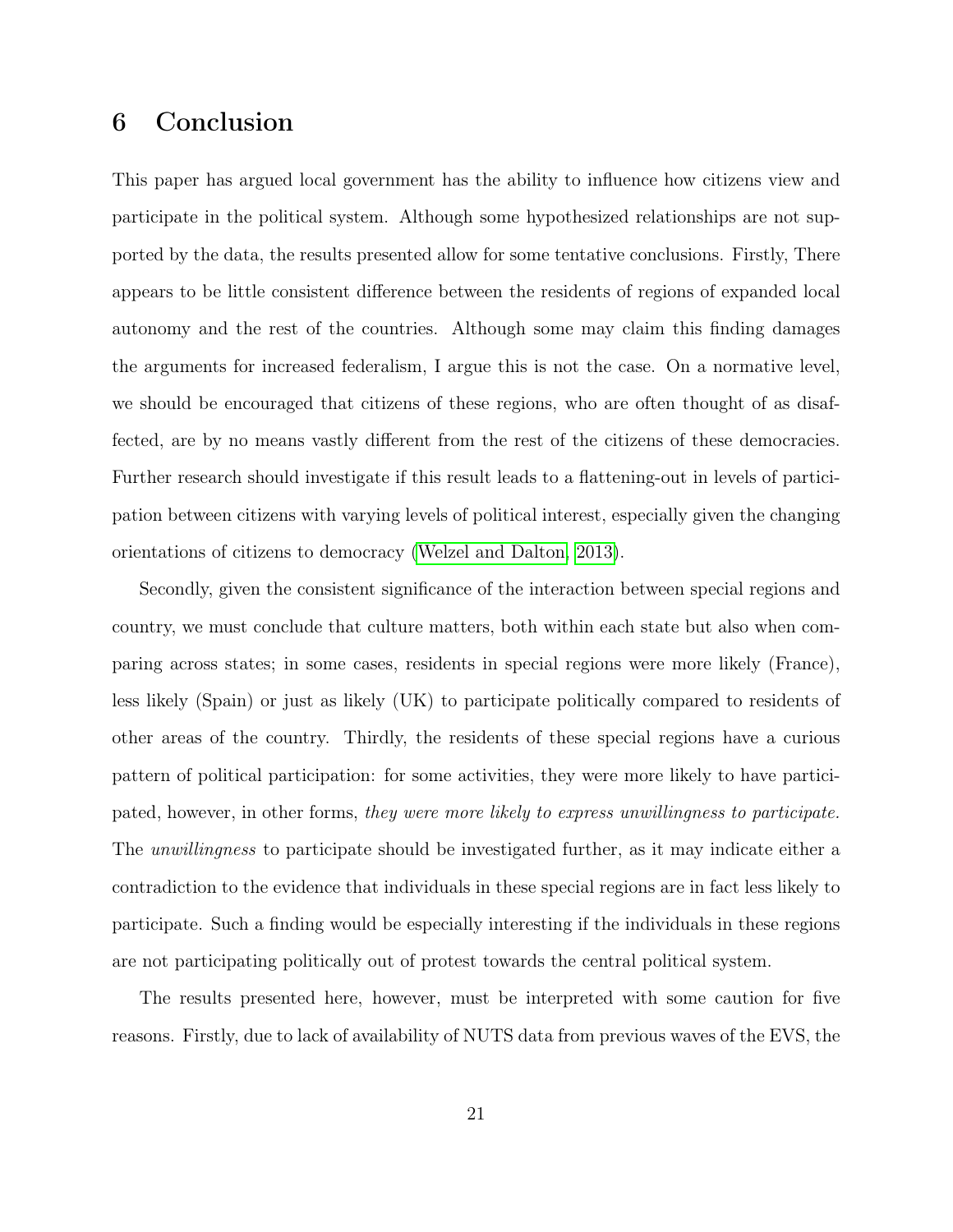findings say nothing about the relationship between increased local authority and political participation across time. Second, on a related note, given this study does not include panel data, the potential endogeneity of opinion on national government and the political system as a whole remains largely unexplored. Third, although proxied by political interest<sup>[17](#page-21-0)</sup> the findings say little about how levels of political knowledge influences public opinion on national institutions or the political system as a whole. Fourth, the questions used in the survey instrument only ask if the individual has ever participated politically, and as such does not capture if the participation in question occurred before or after the expansion of local governmental power, nor does it account for how often an individual participates in these acts.

Finally, although the study does compare across cases, further investigation must shed light on if the patterns described here are true of all non-federal, or indeed all federal and non-federal, systems before any conclusions about the impact of local government on the civic capital of citizens can have much weight. Despite these issues, there is enough evidence to suggest here that increase local powers in governments can encourage political participation in some cases, a normative benefit in a period where both politicians and academics lament the low levels of interest and participation the public demonstrates towards politics.

<span id="page-21-0"></span><sup>17</sup>and possibly by education, at least to some degree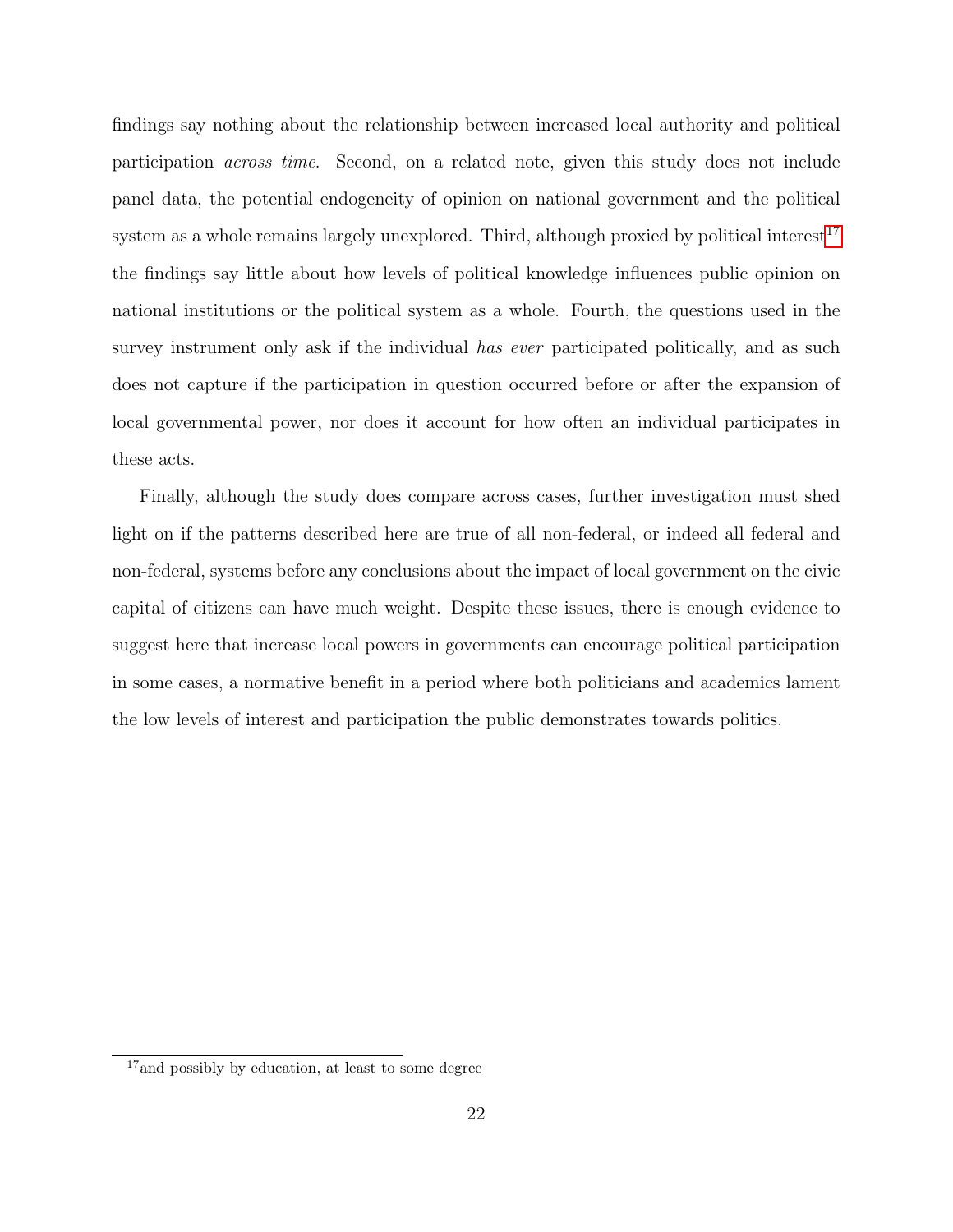## References

- <span id="page-22-1"></span>(2011). EVS (2011): European Values Study 2008: Integrated Dataset (EVS 2008). GESIS Data Archive, 3.0.0 edition.
- <span id="page-22-11"></span>Ansolabehere, S. and Hersh, E. (2012). Validation: What big data reveal about survey misreporting and the real electorate. Political Analysis.
- <span id="page-22-13"></span>Barnes, S. H. and Kaase, M. (1979). Political action: mass participation in five Western democracies. Sage Publications.
- <span id="page-22-4"></span>Blais, A. (2006). What affects voter turnout? Annu. Rev. Polit. Sci., 9:111–125.
- <span id="page-22-6"></span>Booth, J. A. and Seligson, M. A. (2009). The Legitimacy Puzzle in Latin America: Political Support and Democracy in Eight Nations. Cambridge University Press, New York.
- <span id="page-22-9"></span>Dalton, R. (1999). Critical Citizens: Global Support for Democratic Government, chapter Political Support in Advanced Industrial Democracies. Oxford University Press.
- <span id="page-22-8"></span>Dalton, R. and Shin, D. (2011). Reassessing the civic culture model. In Mapping and Tracking Global Value Changes, University of California Irvine. Center for the Study of Democracy.
- <span id="page-22-14"></span>Dalton, R., van Sickle, A., and Weldon, S. (2009). The individual-institutional nexus of protest behavior. British Journal of Political Science, 40(1):51–73.
- <span id="page-22-0"></span>De Tocqueville, A. (2000). *Democracy in America*. University of Chicago Press, Chicago.
- <span id="page-22-3"></span>Devas, N. and Delay, S. (2006). Local democracy and the challenges of decentralising the state: An international perspective. Local Government Studies, 32(5):677–695.
- <span id="page-22-12"></span>Eurostat, E. C. Nomenclature of territorial units for statistics. Online.
- <span id="page-22-2"></span>FONT, J. and GALAIS, C. (2011). The qualities of local participation: The explanatory role of ideology, external support and civil society as organizer. International Journal of Urban and Regional Research, 35(5):932–948.
- <span id="page-22-5"></span>Gray, M. and Caul, M. (2000). Declining voter turnout in advanced industrial democracies, 1950 to 1997 the effects of declining group mobilization. Comparative political studies, 33(9):1091–1122.
- <span id="page-22-10"></span>Gurr, T. R. (1993). Minorities at risk: a global view of ethnopolitical conflicts. United States Institute of Peace Press, Washington, D.C.
- <span id="page-22-7"></span>Inglehart, R. (1990). Culture Shift in Advanced Industrial Society. Princeton University Press.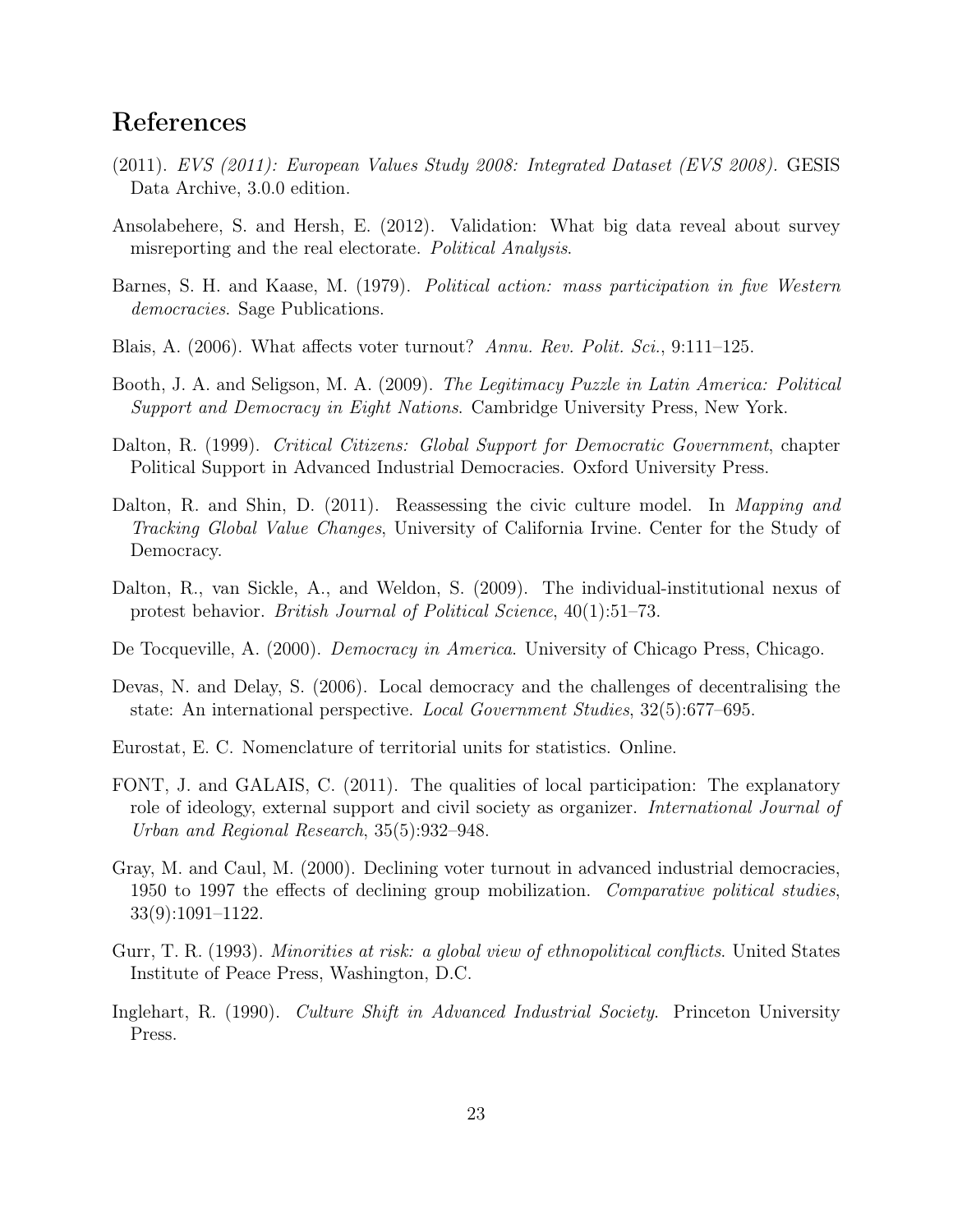- <span id="page-23-5"></span>Jackman, R. W. (1987). Political institutions and voter turnout in the industrial democracies. The American Political Science Review, pages 405–423.
- <span id="page-23-8"></span>Krishna, A. (2002). Enhancing political participation in democracies what is the role of social capital? Comparative Political Studies, 35(4):437-460.
- <span id="page-23-4"></span>Lowndes, V. and Wilson, D. (2001). Social capital and local governance: Exploring the institutional design variable. Political Studies, 49(4):629–647.
- <span id="page-23-2"></span>Marks, G., Hooghe, L., and Schakel, A. H. (2008). Patterns of regional authority. Regional and Federal Studies, 18(2):167–181.
- <span id="page-23-9"></span>Norris, P. (1999). Critical Citizens: Global Support for Democratic Government, chapter Institutional Explanations for Political Support. Oxford University Press., New York.
- <span id="page-23-6"></span>Powell Jr, G. B. (1986). American voter turnout in comparative perspective. The American Political Science Review, pages 17–43.
- <span id="page-23-0"></span>Putnam, R., Leonardi, R., and Nanetti, R. (1994). Making Democracy Work: Civic Traditions in Modern Italy. Princeton Paperbacks. Princeton University Press.
- <span id="page-23-1"></span>Putnam, R. D. (2001). Bowling Alone. Simon & Schuster.
- <span id="page-23-12"></span>Verba, S., Schlozman, K. L., Brady, H., and Nie, N. H. (1993). Citizen activity: Who participates? what do they say? The American Political Science Review, 87(2):303–318.
- <span id="page-23-7"></span>Verba, S., Schlozman, K. L., and Brady, H. E. (1995). Voice and equality: Civic voluntarism in American politics. Harvard University Press, Cambridge, MA.
- <span id="page-23-13"></span>Welzel, C. and Dalton, R. (2013). Democratic Citizenship and Democratic Governance.
- <span id="page-23-3"></span>Wilson, D. (1999). Exploring the limits of public participation in local government. *Parlia*mentary Affairs,  $52(2):246-259$ .
- <span id="page-23-10"></span>Wollmann, H. (2004). Local government reforms in great britain, sweden, germany and france: Between multi-function and single-purpose organisations. Local Government Studies,  $30(4):639-665$ .
- <span id="page-23-11"></span>Wollmann, H. (2008). Reforming local leadership and local democracy: The cases of england, sweden, germany and france in comparative perspective. Local Government Studies, 34(2):279–298.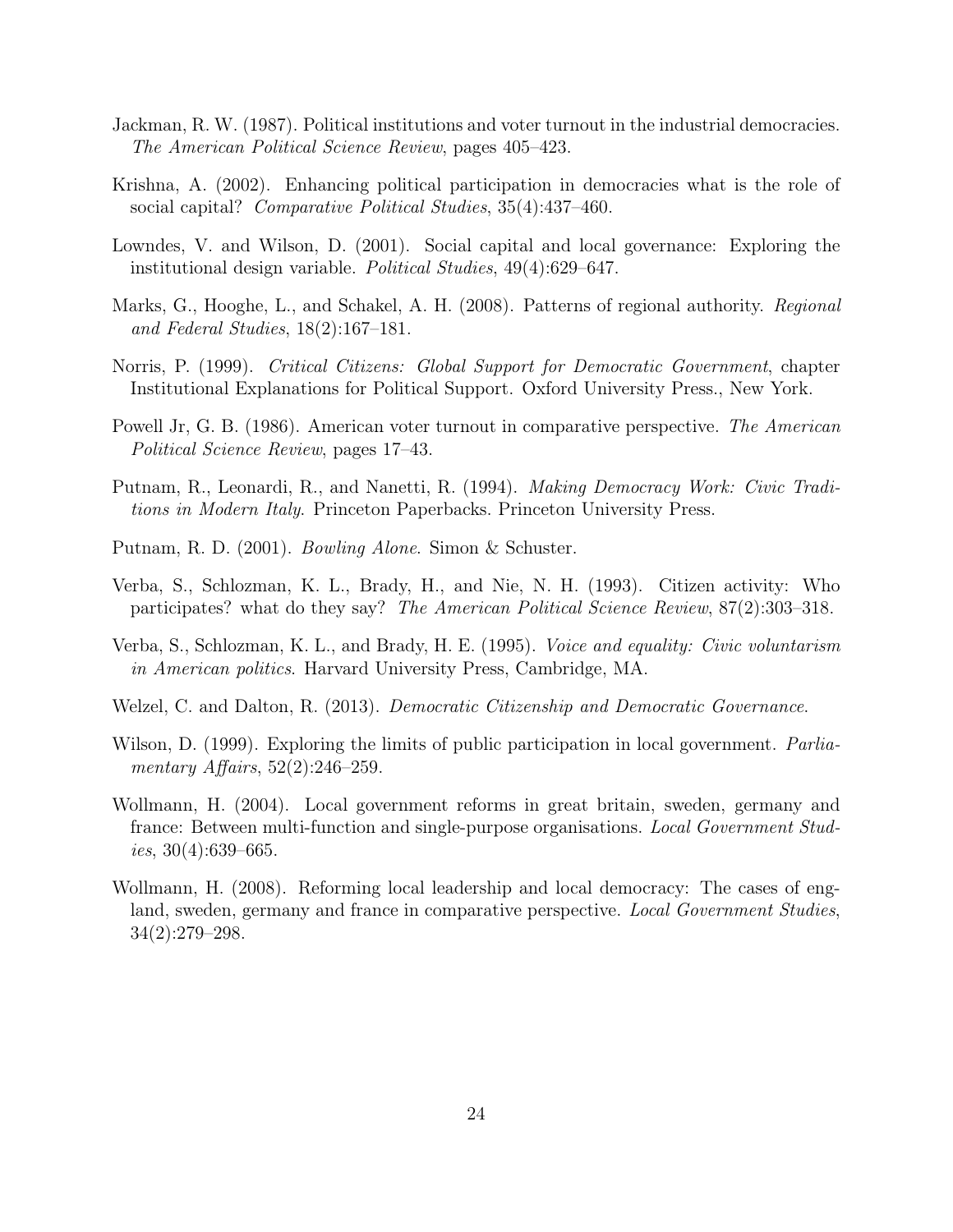# 7 Appendix

|                                            | Satisfaction   |                |                   | Vote              |                   | Non-Traditional   |  |
|--------------------------------------------|----------------|----------------|-------------------|-------------------|-------------------|-------------------|--|
|                                            | with Democracy |                |                   | Intention         |                   | Acts              |  |
|                                            | Fixed          | Country        | Fixed             | Country           | Fixed             | Country           |  |
|                                            |                | Interaction    |                   | Interaction       |                   | Interaction       |  |
|                                            |                |                |                   |                   |                   |                   |  |
| Intercept                                  | $2.58*$        | $2.58*$        | $-1.32*$          | $-1.30*$          | $-1.96*$          | $-1.96*$          |  |
|                                            | (0.12)         | (0.12)         | (0.56)            | (0.56)            | (0.34)            | (0.34)            |  |
| Special Region                             | $-0.03$        | $-0.10$        | $-0.12$           | $-0.38$           | $-0.41*$          | 0.11              |  |
|                                            | (0.04)         | (0.07)         | (0.19)            | (0.33)            | (0.12)            | (0.20)            |  |
| Political Importance                       | $0.13*$        | $0.13*$        | $0.78*$           | $0.78*$           | $0.54*$           | $0.54*$           |  |
|                                            | (0.02)         | (0.02)         | (0.08)            | (0.08)            | (0.05)            | (0.05)            |  |
| Religious Importance                       | $-0.02$        | $-0.02$        | 0.09              | 0.09              | $-0.21*$          | $-0.21*$          |  |
|                                            | (0.01)         | (0.01)         | (0.07)            | (0.07)            | (0.04)            | (0.04)            |  |
| Left-Right                                 | $-0.01$        | $-0.01$        | 0.02              | 0.02              | $-0.22*$          | $-0.22*$          |  |
|                                            | (0.01)         | (0.01)         | (0.03)            | (0.03)            | (0.02)            | (0.02)            |  |
| PM Mixed                                   | $0.09*$        | $0.09*$        | $-0.17$           | $-0.17$           | $0.51*$           | $0.50*$           |  |
|                                            | (0.03)         | (0.03)         | (0.15)            | (0.15)            | (0.10)            | (0.10)            |  |
| Post-matrerialist                          | $0.14*$        | $0.14*$        | $-0.21$<br>(0.22) | $-0.21$<br>(0.22) | $1.01*$<br>(0.13) | $1.02*$           |  |
| Male                                       | (0.04)<br>0.04 | (0.04)<br>0.04 | $-0.01$           | $-0.02$           | $0.27*$           | (0.13)<br>$0.28*$ |  |
|                                            | (0.03)         | (0.03)         | (0.12)            | (0.12)            | (0.08)            | (0.08)            |  |
| Age                                        | $0.01*$        | $0.01*$        | 0.03              | 0.03              | $0.07*$           | $0.07*$           |  |
|                                            | (0.00)         | (0.00)         | (0.02)            | (0.02)            | (0.01)            | (0.01)            |  |
| Age Squared                                | $-0.00$        | $-0.00$        | $-0.00$           | $-0.00$           | $-0.00*$          | $-0.00*$          |  |
|                                            | (0.00)         | (0.00)         | (0.00)            | (0.00)            | (0.00)            | (0.00)            |  |
| Income $(\log)$                            | $0.07*$        | $0.07*$        | $0.27*$           | $0.27*$           | $0.19*$           | $0.19*$           |  |
|                                            | (0.02)         | (0.02)         | (0.08)            | (0.08)            | (0.05)            | (0.05)            |  |
| Education Less Than Secondary              | $0.18*$        | $0.18*$        | 0.23              | 0.23              | $0.61*$           | $0.63*$           |  |
|                                            | (0.04)         | (0.04)         | (0.16)            | (0.16)            | (0.11)            | (0.11)            |  |
| Education Some University                  | $0.27*$        | $0.27*$        | $0.85*$           | $0.85*$           | $1.00*$           | $1.01*$           |  |
|                                            | (0.04)         | (0.04)         | (0.21)            | (0.21)            | (0.11)            | (0.11)            |  |
| <b>Education University</b>                | $0.30*$        | $0.30*$        | $1.19*$           | $1.20*$           | $0.79*$           | $0.80*$           |  |
|                                            | (0.04)         | (0.04)         | (0.29)            | (0.29)            | (0.13)            | (0.13)            |  |
| Have Kids                                  | $-0.04$        | $-0.04$        | $-0.10$           | $-0.10$           | $-0.37*$          | $-0.36*$          |  |
|                                            | (0.03)         | (0.03)         | (0.15)            | (0.15)            | (0.10)            | (0.10)            |  |
| Spain                                      | $0.26*$        | $0.26*$        | 0.13              | 0.08              | $-0.85*$          | $-0.67*$          |  |
|                                            | (0.03)         | (0.04)         | (0.18)            | (0.19)            | (0.10)            | (0.11)            |  |
| UK                                         | $-0.09*$       | $-0.11*$       | $-1.02*$          | $-1.05*$          | $-1.21*$          | $-1.20*$          |  |
|                                            | (0.03)         | (0.03)         | (0.15)            | (0.15)            | (0.10)            | (0.10)            |  |
| Special Region * Spain                     |                | 0.07           |                   | 0.37              |                   | $-1.03*$          |  |
|                                            |                | (0.08)         |                   | (0.44)            |                   | (0.26)            |  |
| Special Region * UK                        |                | 0.25           |                   | 0.35              |                   | 0.03              |  |
|                                            |                | (0.14)         |                   | (0.50)            |                   | (0.37)            |  |
| N                                          | 2816           | 2816           | 2727              | 2727              | 2873              | 2873              |  |
| McFadden's Pseudo $R^2$                    | .44            | .44            | .52               | .52               | .57               | .57               |  |
| $\log L$<br>Standard errors in parentheses | 1244.89        | 1242.87        | 1917.59           | 1916.80           | 12084.83          | 11991.84          |  |

## Table A1: Weighted Generalized Linear Models: Full Table

Standard errors in parentheses<br><sup>\*</sup> indicates significance at  $p < 0.05$